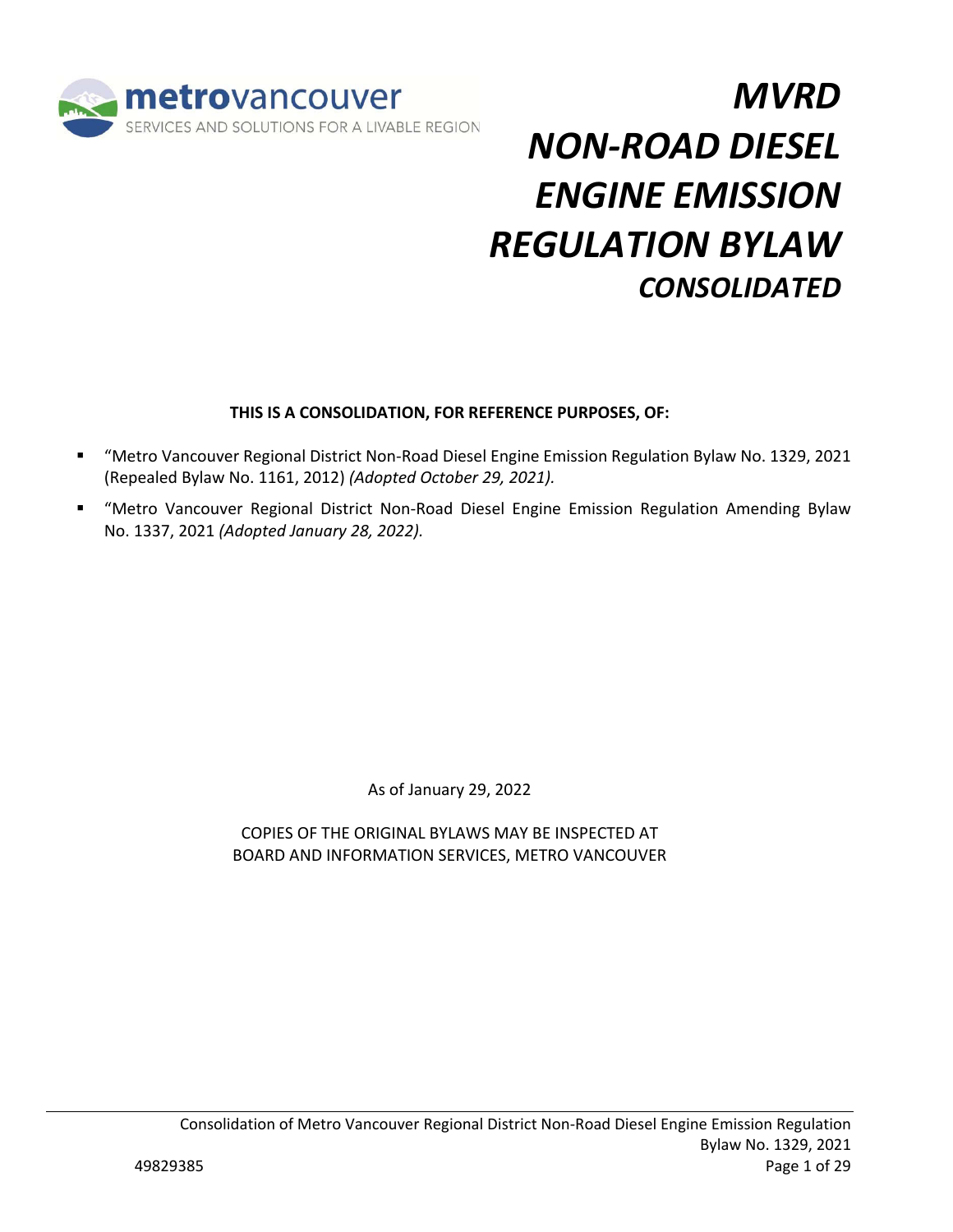## **METRO VANCOUVER REGIONAL DISTRICT NON‐ROAD DIESEL ENGINE EMISSION REGULATION BYLAW NO. 1329, 2021**

### **A Bylaw to Regulate the Discharge of Air Contaminants from Non‐Road Diesel Engines**

## **WHEREAS:**

- 1. The *Environmental Management Act* authorizes the Metro Vancouver Regional District to provide the service of air pollution control and air quality management and, for that purpose, the Board of the Metro Vancouver Regional District may, by bylaw, prohibit, regulate and otherwise control and prevent the discharge of air contaminants;
- 2. The *Environmental Management Act*  authorizes the Metro Vancouver Regional District to, by bylaw, establish different prohibitions, regulations, rates or levels of fees, conditions, requirements and exemptions for different persons, operations, activities, industries, trades, businesses, air contaminants or works, to establish different classes of persons, operations, activities, industries, trades, businesses, air contaminants and works, and to require the keeping of records and the provision of information respecting air contaminants and their discharge; and
- 3. It is deemed desirable to regulate the discharge of diesel particulate matter and nitrogen oxides from non‐road diesel engines.

**NOW THEREFORE** the Board of the Metro Vancouver Regional District enacts as follows:

#### **Citation**

1. The official citation of this bylaw is "Metro Vancouver Regional District Non‐Road Diesel Engine Emission Regulation Bylaw No. 1329, 2021" ("this bylaw").

## **Repeal of Bylaws**

2. "Metro Vancouver Regional District Non‐Road Diesel Engine Emission Regulation Bylaw No. 1161, 2012" as amended, is hereby repealed.

#### **Schedule(s)**

3. The following Schedules are attached to and form part of this Bylaw: Schedule "1" Engine Tier Classification; and Schedule "2" Registration Fees.

#### **Definitions**

4. In this bylaw:

"**annual**" means a consecutive 365‐day period;

"**approved**" means an approval given by the district director;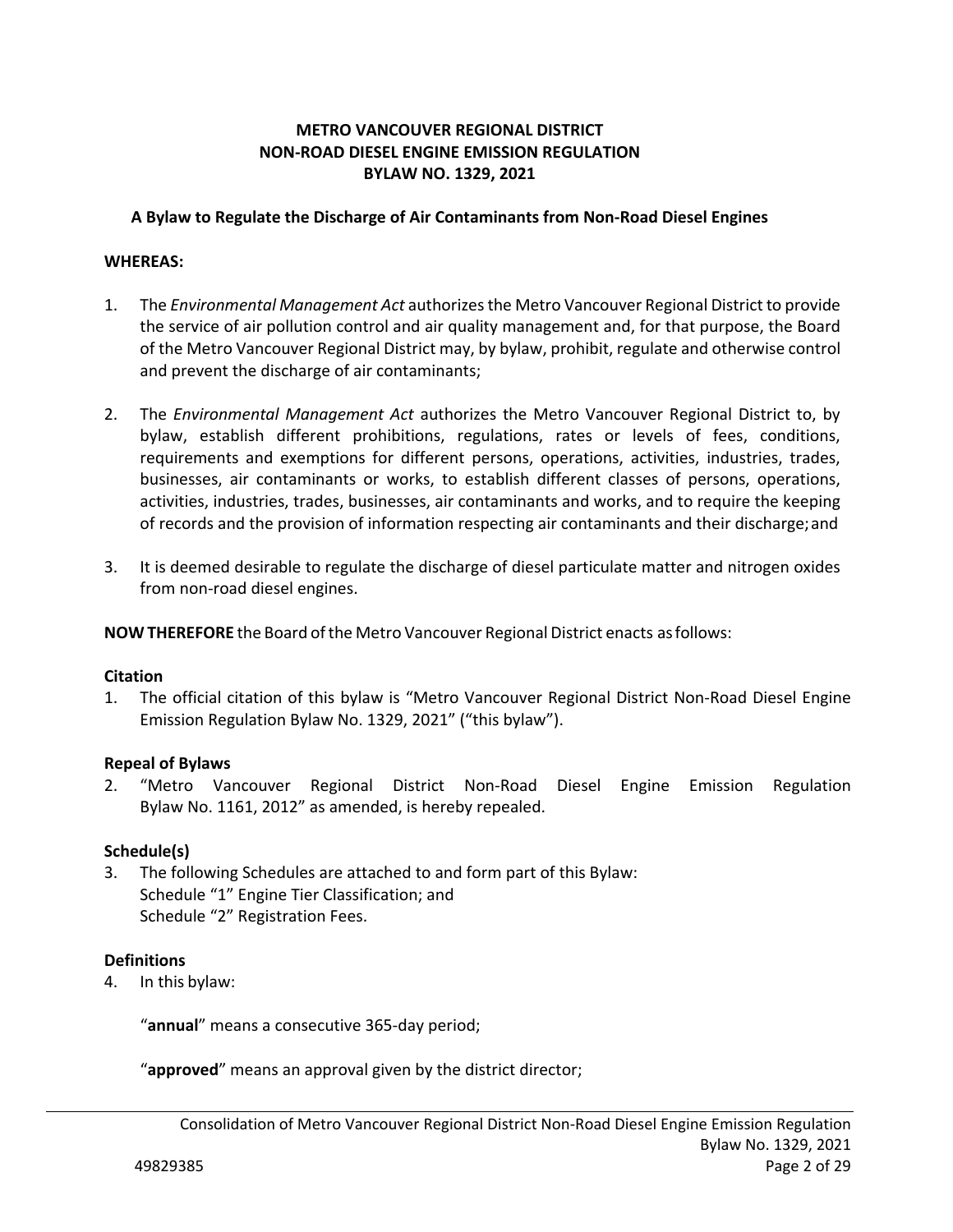"**community care facility**" has the same meaning as in the *Community Care and Assisted Living Act*;

"**diesel particulate matter**" means the particles emitted into the environment from the exhaust of a non‐road diesel engine;

"**diesel particulate matter emission rate**" means the rate of diesel particulate matter emitted from a non‐road diesel engine, expressed in grams per brake‐horsepower hour;

"**emergency**" means a present or imminent event or circumstance that:

- (a) is caused by accident, fire, explosion, technical failure, labour strike or the forces of nature; and
- (b) requires prompt coordination of action or special regulation of persons or property to protect the health, safety or welfare of a person or to limit damage to property or the environment;
- "**emergency engine**" means an engine, including emergency generators and other stationary engines, intended for use only in an emergency;
- "**emission reduction measure**" means an approved retrofit, remanufacture, or similar device, alteration, technological, or operational change made to a non‐road diesel engine that reduces the diesel particulate matter emission rate;
- "**emission standard**" means the diesel particulate matter emission rate stipulated for a non‐ road diesel engine, corresponding to both the engine's year of manufacture and its horsepower group, all as set out in Table 2 of Schedule 1;
- "**engine tier classification**" means the classification of a non‐road diesel engine as determined in accordance with Schedule 1;
- "**farm business**" has the same meaning as defined in the *Farm Practices Protection (Right to Farm) Act*;
- "**farm operation**" has the same meaning as defined in the *Farm Practices Protection (Right to Farm) Act*;

"**g/bhp‐hr**" means grams per brake‐horsepower hour;

"**government body**" includes a federal, provincial, and local government body, including an agency or ministry of the Crown in right of Canada or British Columbia, and any other body or entity prescribed by the district director;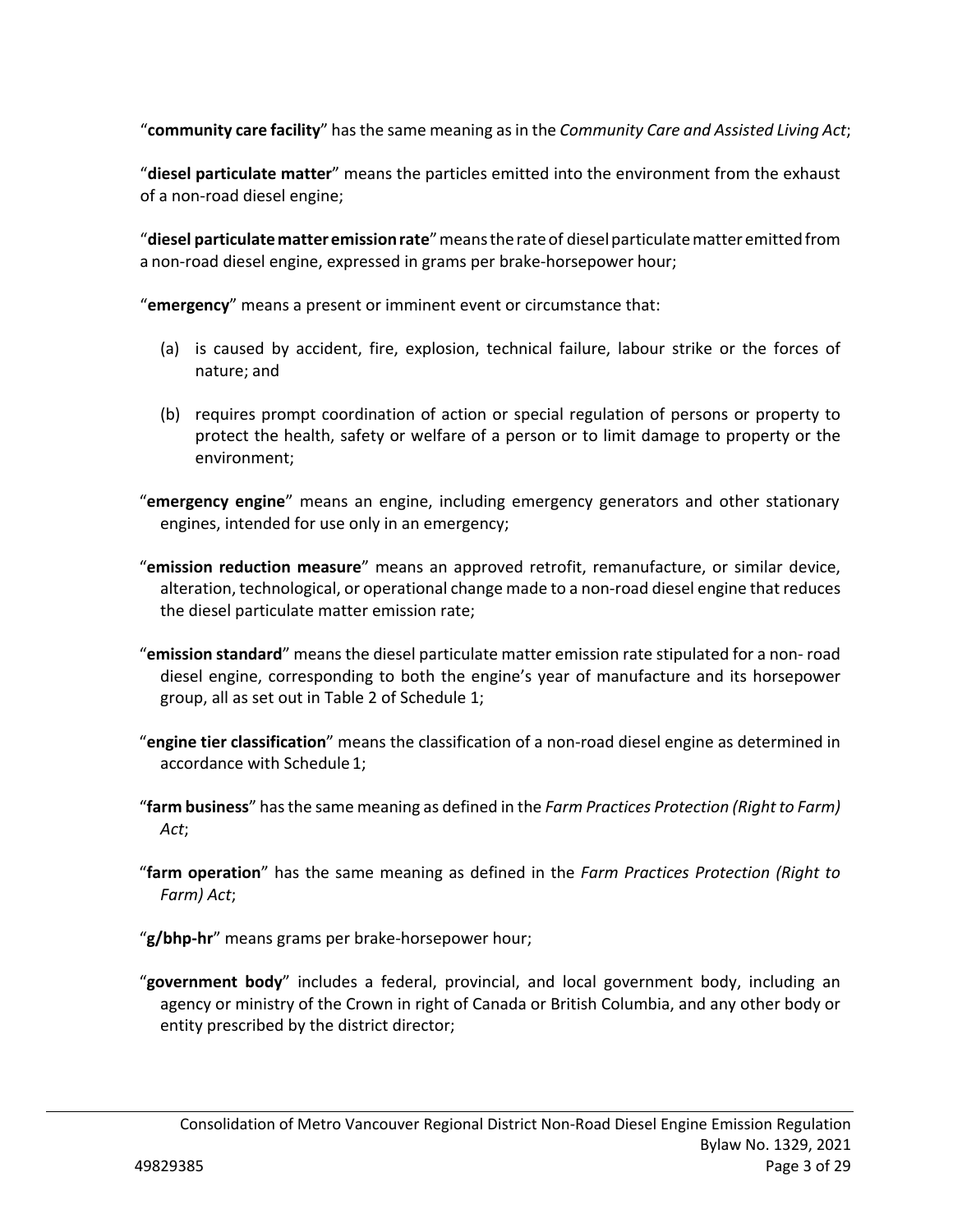"**hour meter**" means a functioning non‐resettable meter that measures and displays the number of hours that an engine has operated, with a minimum display capability of 9,999 hours, or as approved by the district director;

"**hp**" means the maximum horsepower of a non‐road diesel engine;

"**kW**" means the maximum power of a non‐road diesel engine expressed in kilowatts;

"**label**" means a label, decal or other approved mark;

"**land owner**" means a person who is in possession, has the right to control, or occupies or controls the use of land on which a non‐road diesel engine is or will be operated;

"**low‐use**" means no more than 200 hours of operation within a low‐use engine operating period;

"**low‐use engine**" means a non‐road diesel engine registered for a low‐use engine operating period;

"**low‐use engine operating period**" means an operating period of 365 consecutive days authorizing low‐use of a non‐road diesel engine in accordance with the requirements of Part 3 and Part 5 of this bylaw;

"**machine**" includes a stationary or mobile vehicle, equipment, device, appliance or implement that is powered by a non‐road diesel engine;

"**moderate use"** means more than 200 hours of operations but no more than 500 hours of operation within a moderate‐use engine operating period;

"**moderate‐use engine**" means a non‐road diesel engine registered for a moderate‐use engine operating period;

"**moderate‐use engine operating period**" means an operating period of 365 consecutive days authorizing moderate‐use of a non‐road diesel engine in accordance with the requirements of Part 3 and Part 6 of this bylaw;

"**monthly**" means a consecutive 30‐day period;

"**nitrogen oxides emission rate**" means the rate of nitrogen oxides emitted from a non‐road diesel engine, expressed in grams per brake‐horsepower hour;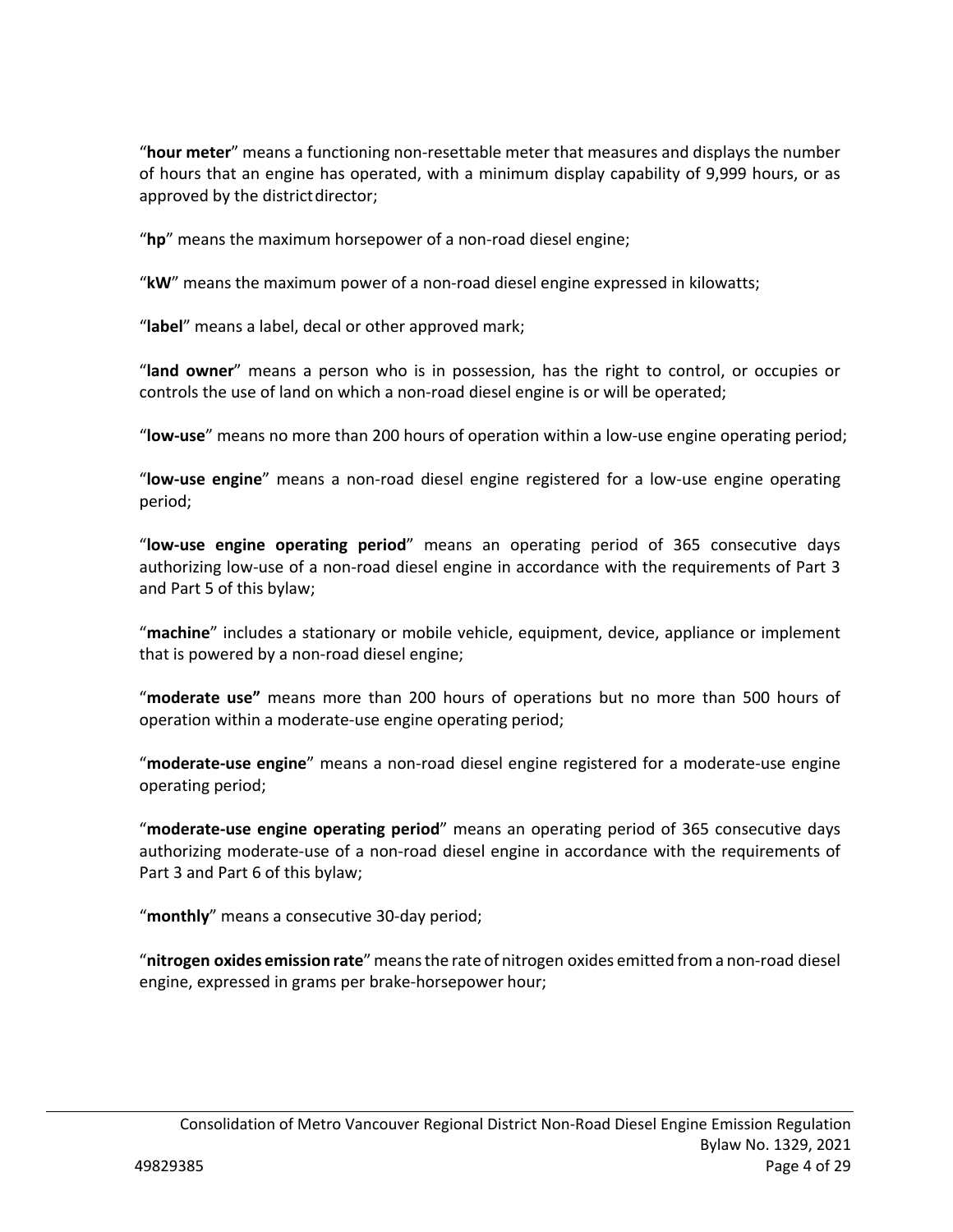"**non‐road diesel engine**" means a diesel‐fueled or alternative diesel‐fueled compression ignition engine in a machine that is not primarily used or intended to be used for transportation on a public street, road or highway;

"**online registration system**" means the Metro Vancouver Non‐Road Diesel Online Registration website that enables the registration of non‐road diesel engines;

"**opacity**" means the degree to which the discharge of an air contaminant reduces the passage of light or obscures the view of a background object expressed numerically from 0 per cent (transparent) to 100 per cent (opaque), as determined by:

- (a) the SAE J1677 Snap‐Acceleration Smoke test procedure;
- (b) by a certified observer using EPA Method 9; or
- (c) a method approved by the district director;

"**operating period**" means an operating period described in Schedule 2, which when purchased for an engine authorizes the engine's operation for the time period stipulated and in accordance with this bylaw;

"**operator**" means a person who is in control of or responsible for the operation of a non‐road diesel engine;

"**original air emission control system**" means a system or device installed, attached or incorporated into a non‐road diesel engine by the manufacturer of the engine to prevent or lessen the discharge of any air contaminants.

"**original registration date**" means the date when an engine was first registered for 90 days without cancellation for a non-road diesel engine for which all registration information required under Part 3 and if applicable Part 5 or Part 6 has been submitted to the district director;

"**owner**" means a person who is in possession of, has the right to control, or occupies or controls the operation of a non‐road diesel engine;

"**person**" includes a land owner, an owner, an operator and a government body and any director, officer, employee or agent of a person or government body;

"**registrant**" means a person who has completed a registration;

"**registration**" means the submission to Metro Vancouver Regional District of all registration information required under Part 3 and if applicable Part 5 or Part 6 for a non‐road diesel engine, and when payment is received for an operating period for that engine;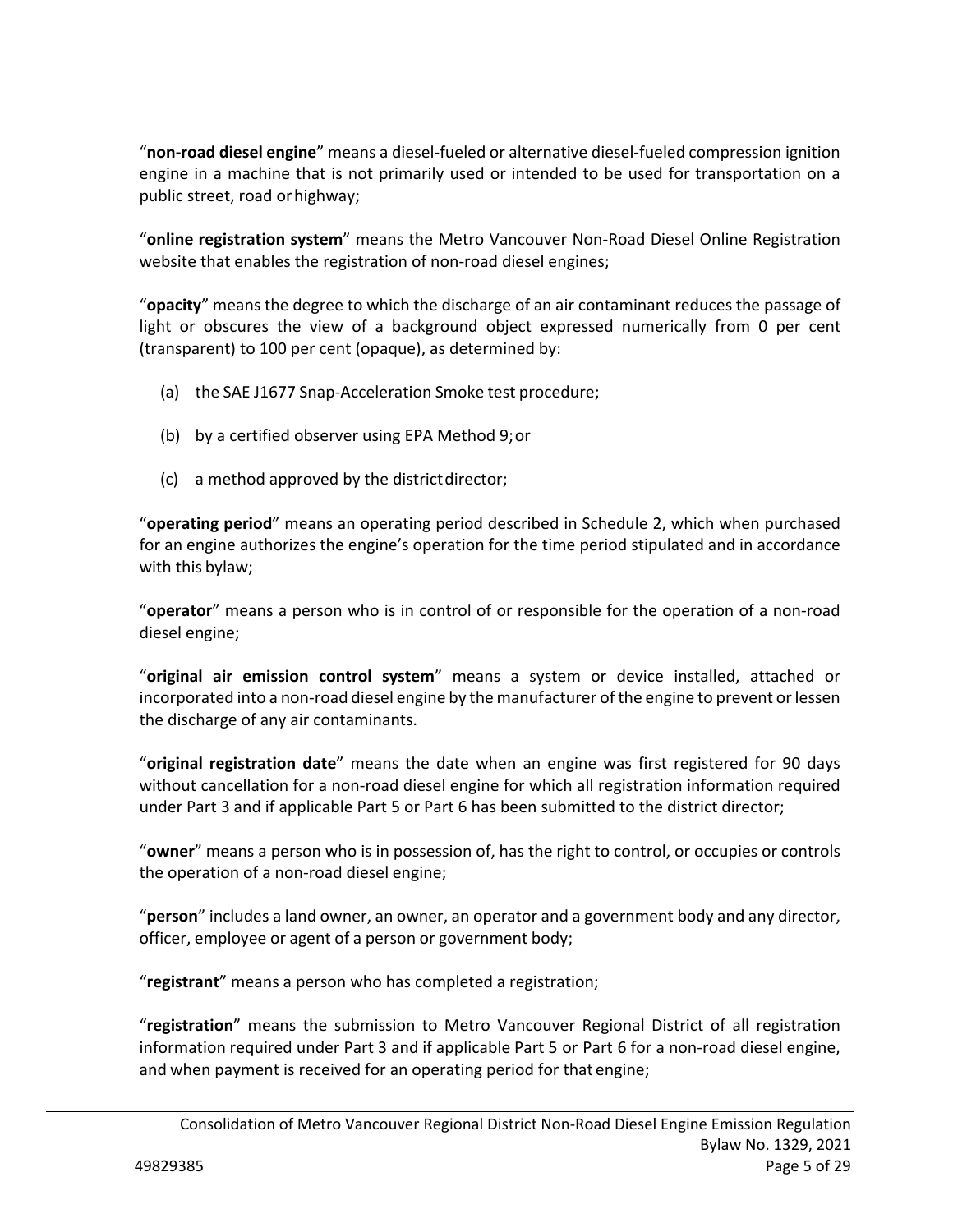"**registration fee**" means the fee prescribed in Schedule 2 for the operating period stipulated in the registration;

"**registration number**" means the unique identification number issued by Metro Vancouver Regional District for a non‐road diesel engine pursuant to this bylaw;

"**registration number label**" means a label that, unless otherwise approved by the district director, is:

- (a) painted on or otherwise permanently affixed to opposite sides of the exterior housing of a machine;
- (b) in black characters at least 10 cm (4 in.) tall and 6 cm (2.5 in.) wide on a yellow or white background; and
- (c) clearly visible and legible at all times during operation of the non‐road diesel engine;

"**remanufacture**" means to rebuild an engine;

"**retire**" means to voluntarily and permanently withdraw from operation pursuant to Part 8 of this bylaw a non‐road diesel engine, and upon such retirement, the engine can no longer be operated or registered to operate within the Metro Vancouver Regional District;

"**retrofit**" means a device installed on a non‐road diesel engine that reduces diesel particulate matter emissions;

**"sensitive receptor"** means a hospital, an elementary school, a day care facility or a community care facility;

"**surcharge**" means a fee prescribed in Part 9 that is additional to the registration fee;

"**tier label**" means a label that, unless otherwise approved by the district director, is:

- (a) painted on or otherwise permanently affixed to opposite sides of the exterior housing of a machine;
- (b) in black characters at least 10 cm (4 in.) tall and 6 cm (2.5 in.) wide on a yellow or white background; and
- (c) clearly visible and legible at all times during operation of the non‐road diesel engine;

"**Tier 0**" means the engine tier classification described in Schedule 1;

"**Tier 1**" means the engine tier classification described in Schedule 1;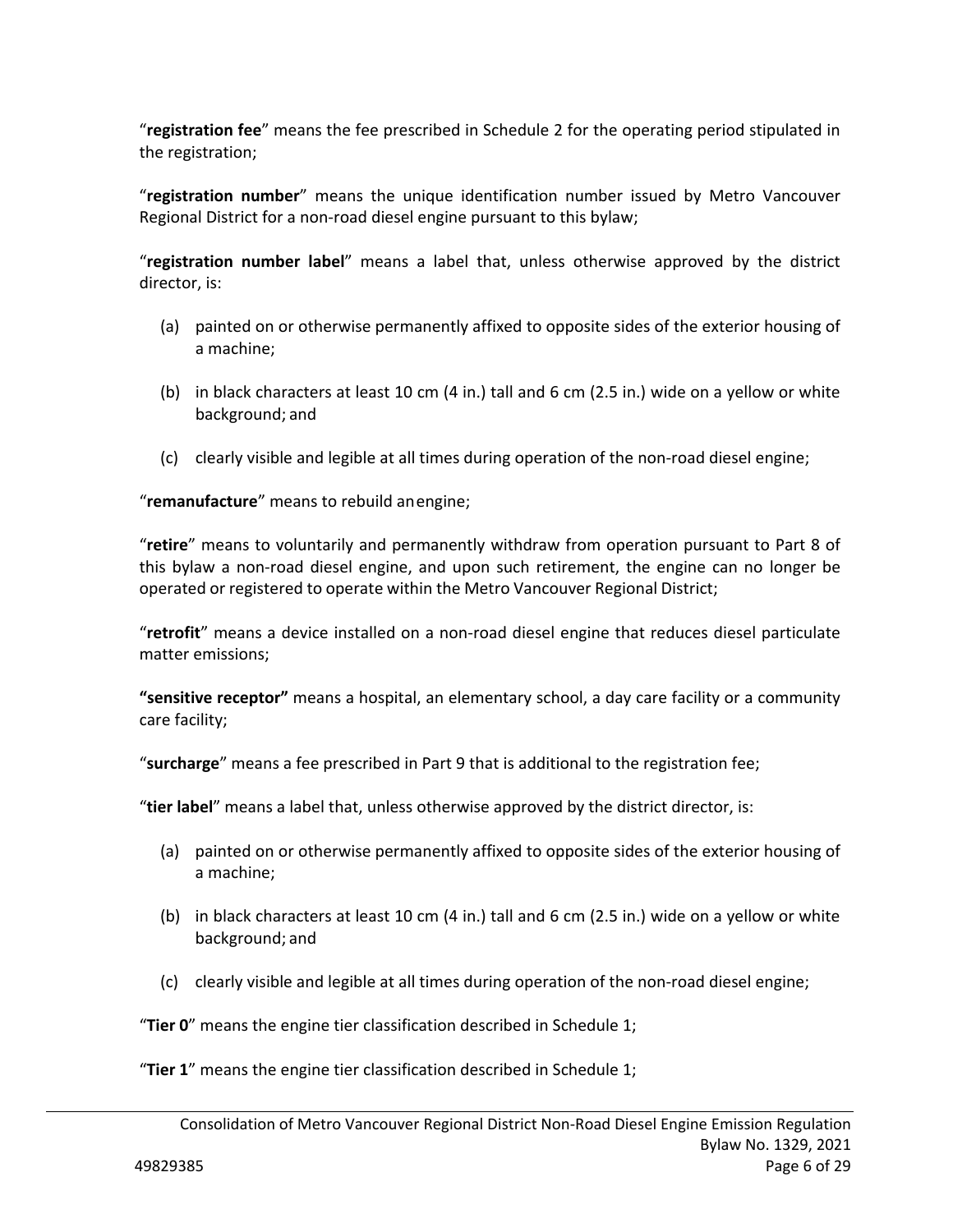"**Tier 2**" means the engine tier classification described in Schedule 1;

"**Tier 3**" means the engine tier classification described in Schedule 1;

"**Tier 4**" means the engine tier classification described in Schedule 1;

"written anti-idling procedure" means a written policy or procedure established for the operation of an engine.

- 5. Terms defined in the *Greater Vancouver Regional District Air Quality Management Bylaw No. 1082, 2008* or incorporated by reference into that bylaw have the same meaning in this bylaw.
- 6. References in this bylaw to an enactment include the enactment as it may be amended or replaced from time to time.

## **Part 1 – Application and Scope of this Bylaw**

- 7. No person may discharge, or cause, permit, or allow the discharge of any air contaminant into the environment from a non‐road diesel engine operating within the Metro Vancouver Regional District except in accordance with this bylaw.
- 8. This bylaw applies to all non‐road diesel engines having a maximum power of 25 hp or greater (19 kW or greater).
- 9. This bylaw does not apply to non-road diesel engines that power:
	- (a) machines used in farm operations conducted as part of a farm business if each of the requirements in subsection 2(2) of the *Farm Practices Protection (Right to Farm) Act* is fulfilled in relation to that farm operation;
	- (b) personal recreational machines, including personal snow mobiles and all‐terrain vehicles.
- 10. A person who is in compliance with the *Greater Vancouver Regional District Air Quality Management Bylaw No. 1082, 2008* and this bylaw is exempt from the application of section 5 of the *Greater Vancouver Regional District Air Quality Management Bylaw No. 1082, 2008* and from subsections 6(2) and 6(3) of the *Environmental Management Act* in relation to the discharge of air contaminants from a non-road diesel engine operating within the Metro Vancouver Regional District, if the person is also in compliance with all other applicable provisions of the *Environmental Management Act*.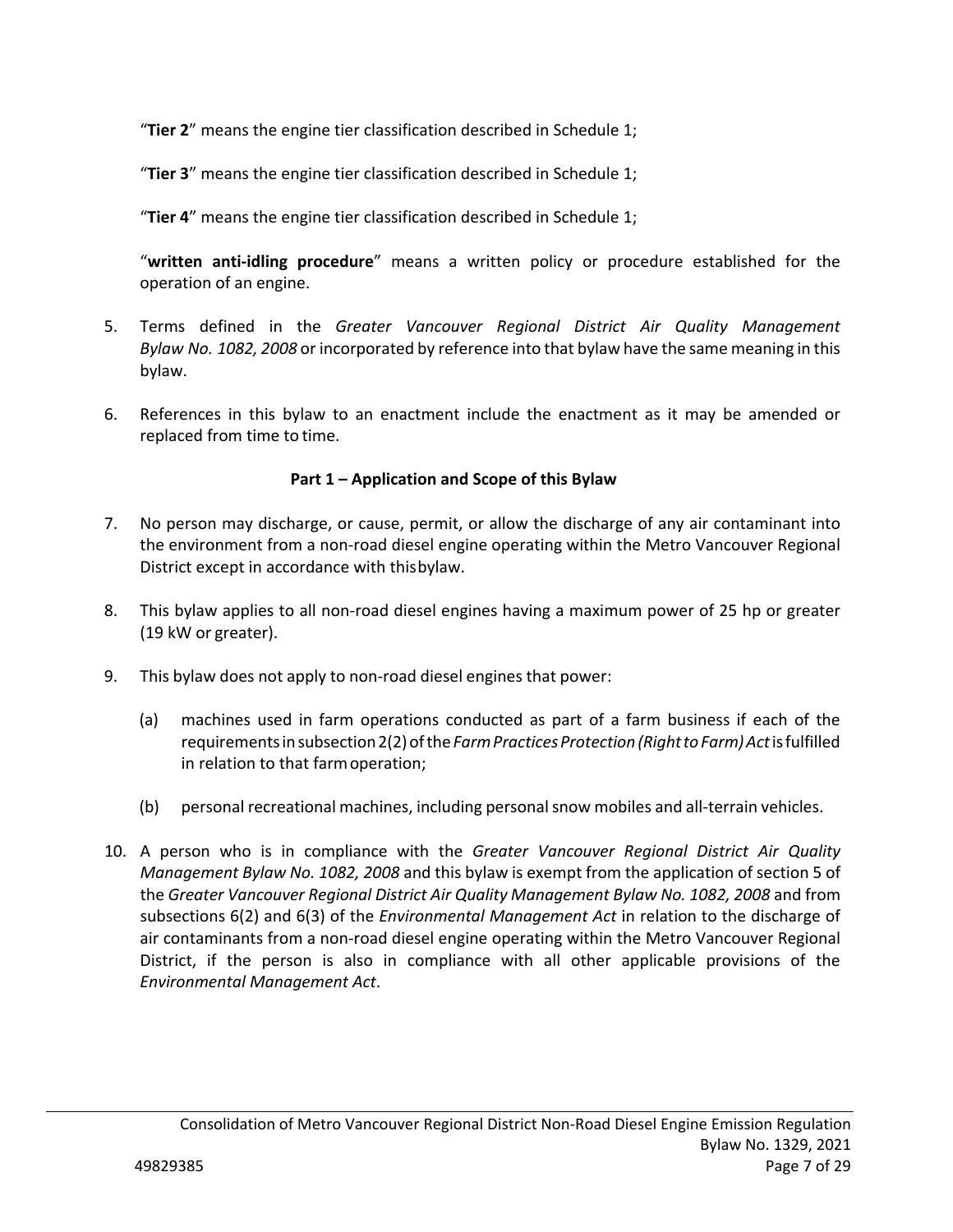### **Part 2 – Emergency Engines**

*Replaced by Bylaw 1337, 2021* 

- 11. Emergency engines are exempt from Parts 3, 4, 5, 6, 9 and 11.
- 12. An emergency engine must be:
	- (a) operated in accordance with the manufacturer's operating procedures; and
	- (b) inspected and maintained in accordance with the manufacturer's recommendations.
- 13. The discharge of air contaminants from an emergency engine must not result in:
	- (a) The recirculation of its stack exhaust into the building; or
	- (b) The entrainment of its stack exhaust into surrounding building openings or air ventilation intakes.
- 14. An operator of an emergency engine must keep maintenance records and other records stipulated by the district director and, within 72 hours of a request by the district director or an officer, submit records as required.

#### **Part 3 – Registration Requirements**

- 15. Every person who causes, permits or allows the operation of a Tier 0 or Tier 1 non‐road diesel engine must, prior to operation of the non-road diesel engine, register by:
	- (1) providing the following registration information to the district director using the online registration system:
		- (a) the maximum power and year of manufacture of the non‐road diesel engine;
		- (b) the engine serial number;
		- (c) the engine tier classification as determined in accordance with Schedule 1; and
		- (d) any additional registration information required under Parts 5, 6, 7 or 8, if applicable; and
	- (2) paying the registration fee for the applicable operating period, as prescribed in Schedule 2.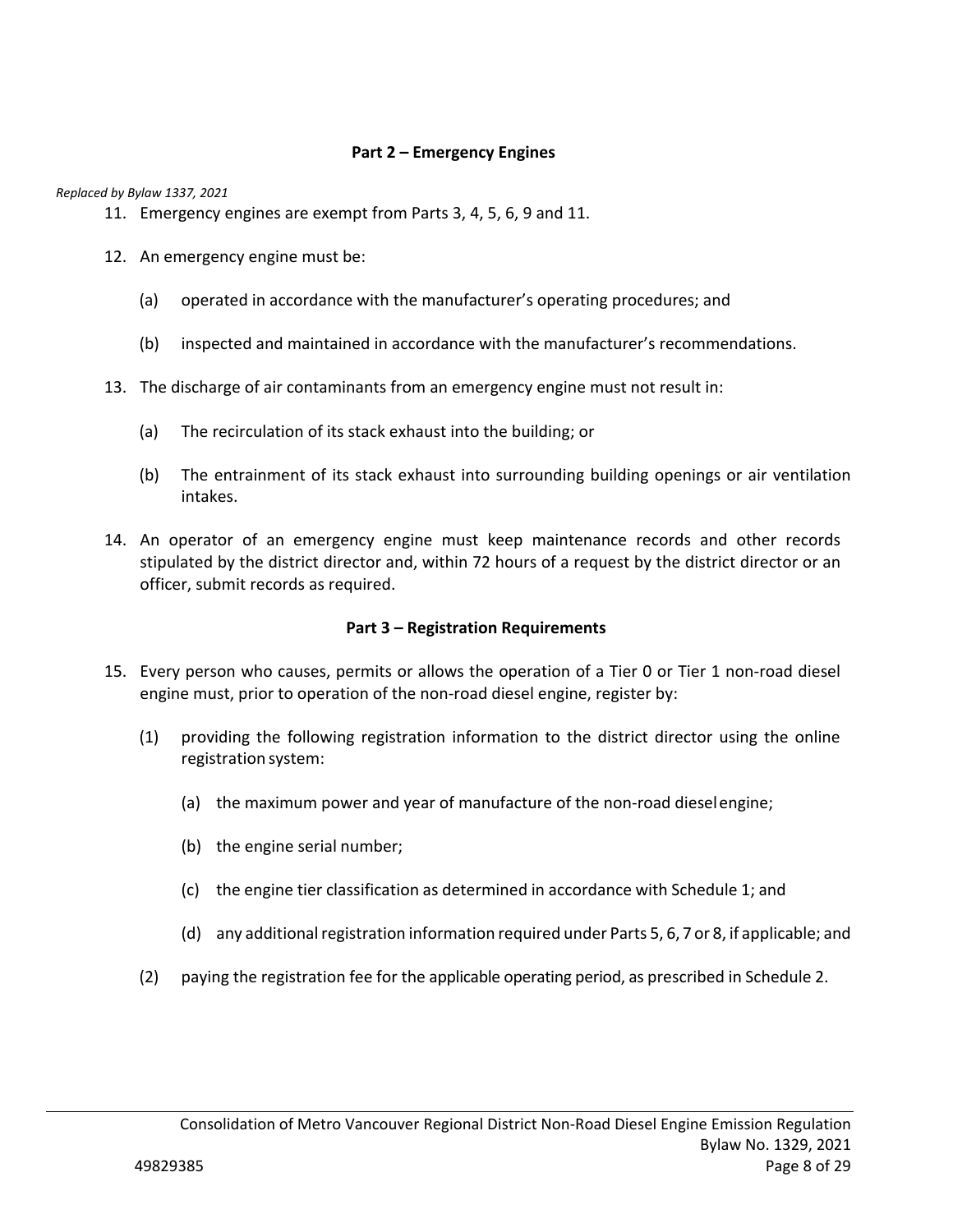- 16. Effective January 1, 2023 every person who causes, permits or allows the operation of a Tier 2 non-road diesel engine must, prior to operation of the non-road diesel engine, register by:
	- (1) providing the following registration information to the district director using the online registration system:
		- (a) the maximum power and year of manufacture of the non‐road diesel engine;
		- (b) the engine serial number;
		- (c) the engine tier classification as determined in accordance with Schedule 1; and
		- (d) any additional registration information required under Parts 5, 6, 7or 8, if applicable; and
	- (2) paying the registration fee for the applicable operating period, as prescribed in Schedule 2.
- 17. Effective January 1, 2024 every person who causes, permits or allows the operation of a Tier 3 non‐road diesel engine must, prior to operation of the non‐road diesel engine, register by:
	- (1) providing the following registration information to the district director using the online registration system:
		- (a) the maximum power and year of manufacture of the non‐road diesel engine;
		- (b) the engine serial number;
		- (c) the engine tier classification as determined in accordance with Schedule 1; and
		- (d) any additional registration information required under Parts 5, 6, 7 or 8, if applicable; and
	- (2) paying the registration fee for the applicable operating period, as prescribed in Schedule 2.
- 18. Effective January 1, 2029 every person who causes, permits or allows the operation of a Tier 4 non-road diesel engine must, prior to operation of the non-road diesel engine, register by:
	- (1) providing the following registration information to the district director using the online registration system:
		- (a) the maximum power and year of manufacture of the non‐road diesel engine;
		- (b) the engine serial number;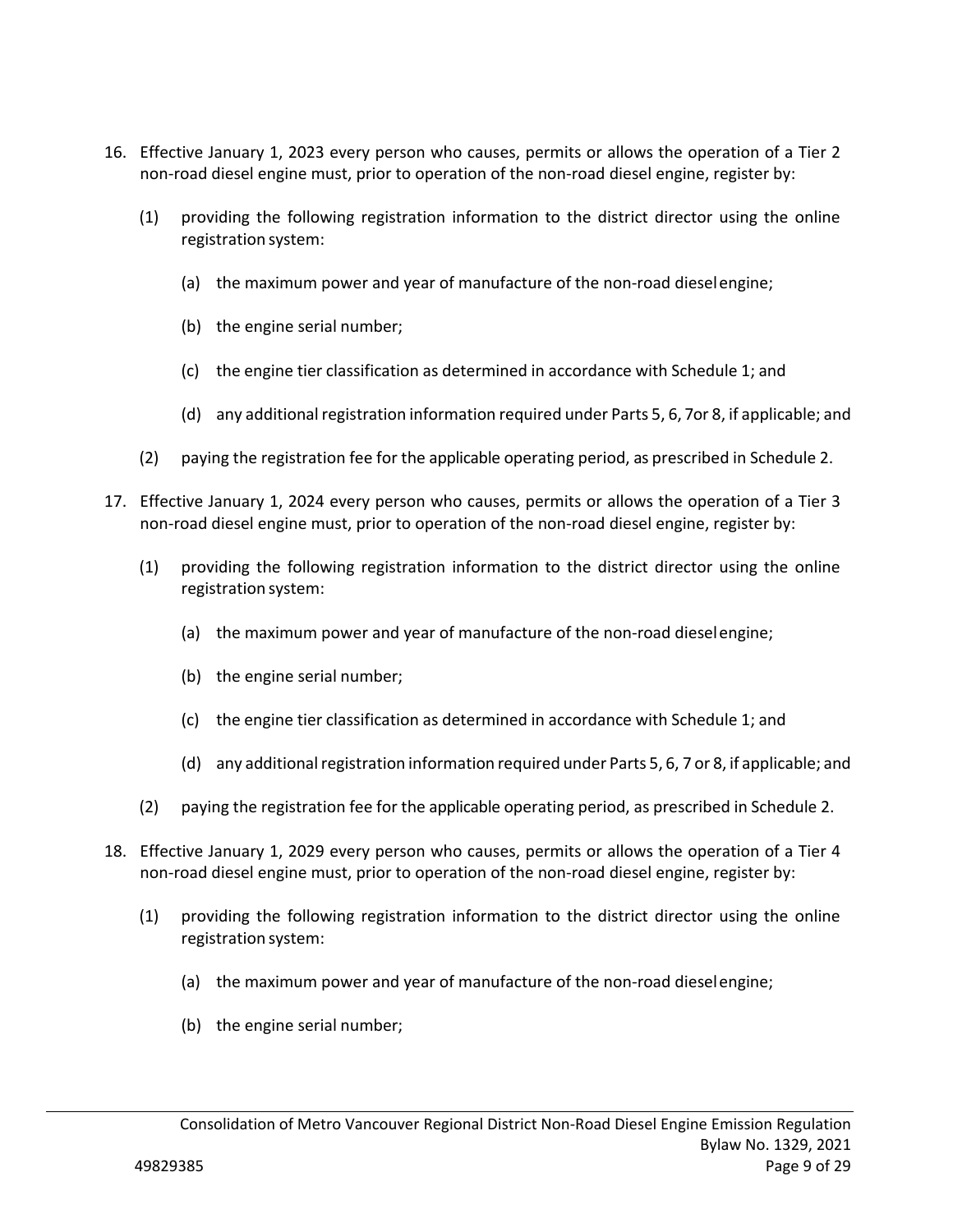- (c) the engine tier classification as determined in accordance with Schedule 1; and
- (d) any additional registration information required under Parts 5, 6, 7or 8, if applicable; and
- (2) paying the registration fee for the applicable operating period, as prescribed in Schedule 2.
- 19. Every person must, immediately upon the request of the district director or officer, provide proof of identity and any other information the district director or officer deems necessary to ensure compliance with this bylaw.
- 20. An operating period is valid when payment is received and expires on:
	- (a) the last day of the operating period; or
	- (b) the date on which an instalment payment amount, as determined in accordance with Schedule 2, is due and not paid.
- 21. If, prior to expiry of an annual, monthly or daily operating period:
	- (a) a registrant cancels a registration for an operating period, then a refund will be issued to the registrant for the remaining portion of the registration fee or surcharge paid in respect of the number of full days in the operating period that remain unexpired on the date of cancellation, less the \$15 administration fee; or
	- (b) a registrant amends the registration information in accordance with Part 7, then a refund will be issued to the registrant for the remaining portion of the registration fee or surcharge paid that exceeds the amount of the registration fee or surcharge that would be payable for the remainder of the operating period following the emission reduction measure under Part 7.
- 22. A refund will not be issued in respect of a registration fee or a surcharge paid for a low-use or a moderate‐use engine operating period.

## **Part 4 – Labelling Requirements**

- 23. Every person who causes, permits or allows the operation of a non‐road diesel engine must, prior to operation of the non‐road diesel engine, and at all times during the engine's operation, if Part 3 requires the engine to be registered, label and visibly display on the machine a registration number label, and:
	- (a) a "T0" tier label if it is a Tier 0 non‐road diesel engine;
	- (b) a "T1" tier label if it is a Tier 1 non‐road diesel engine;
	- (c) effective January 1, 2023 a "T2" tier label if it is a Tier 2 non‐road diesel engine;

Consolidation of Metro Vancouver Regional District Non‐Road Diesel Engine Emission Regulation Bylaw No. 1329, 2021 49829385 Page 10 of 29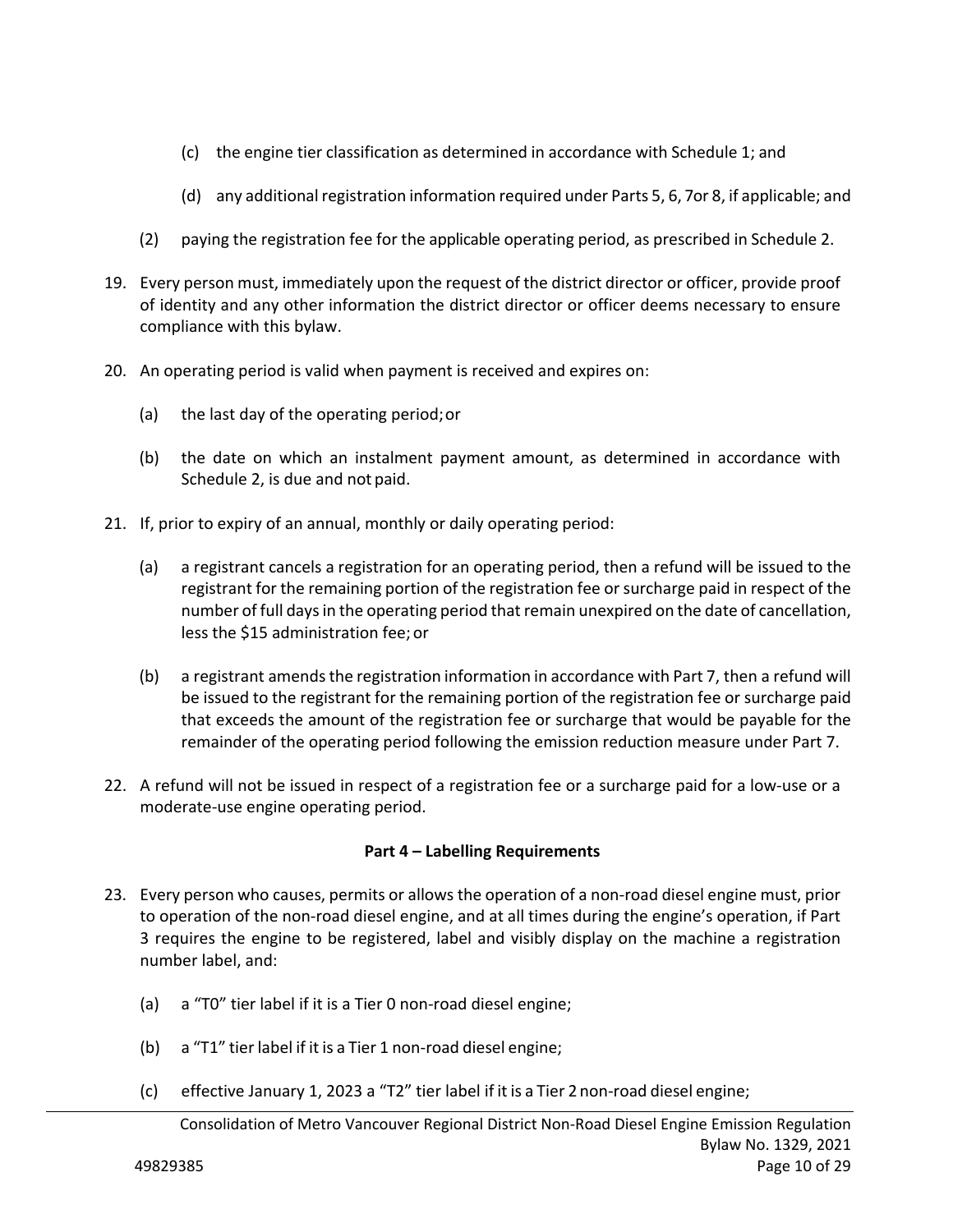- (d) effective January 1, 2024 a "T3" tier label if it is a Tier 3 non‐road diesel engine;
- (e) effective January 1, 2029 a "T4" tier label if it is a Tier 4 non‐road diesel engine.

## **Part 5 – Low‐Use Engine Registration Requirements**

- 24. A person may register a low‐use engine for a low‐use engine operating period by:
	- (a) providing all registration information required under Part 3;
	- (b) providing the low‐use engine's hour meter reading at the time of registration; and
	- (c) paying the registration fee for a low‐use engine operating period, as prescribed in Schedule 2.
- 25. No person may cause, permit or allow the operation of a low-use engine unless the person ensures that the low‐use engine or machine has installed, mounted or built into it a functioning, non-resettable hour meter. If a low-use engine's hour meter is replaced, the owner must, within 10 calendar days of the hour meter replacement and using the online registration system, notify the district director of the replacement. The notice must include the following information:
	- (a) the old hour meter reading;
	- (b) the current reading of the replacement hour meter;
	- (c) a copy of the receipt for the new hour meter; and
	- (d) a declaration, in prescribed form, verifying the installation of the replacement hour meter.
- 26. Every person with a valid low-use engine operating period must:
	- (a) keep records of the date, hour meter reading and civic address of operation of the low‐use engine during the operating period and maintain those records;
	- (b) ensure at the time of making the record that the record includes the name of the person who is able to verify the information contained in the record;
	- (c) keep each record for at least three years after the year in which the record was first made; and
	- (d) upon the request of the district director or an officer, produce for inspection, or deliver copies of, any records or supporting documentation to the requesting party, within 48 hours of such request.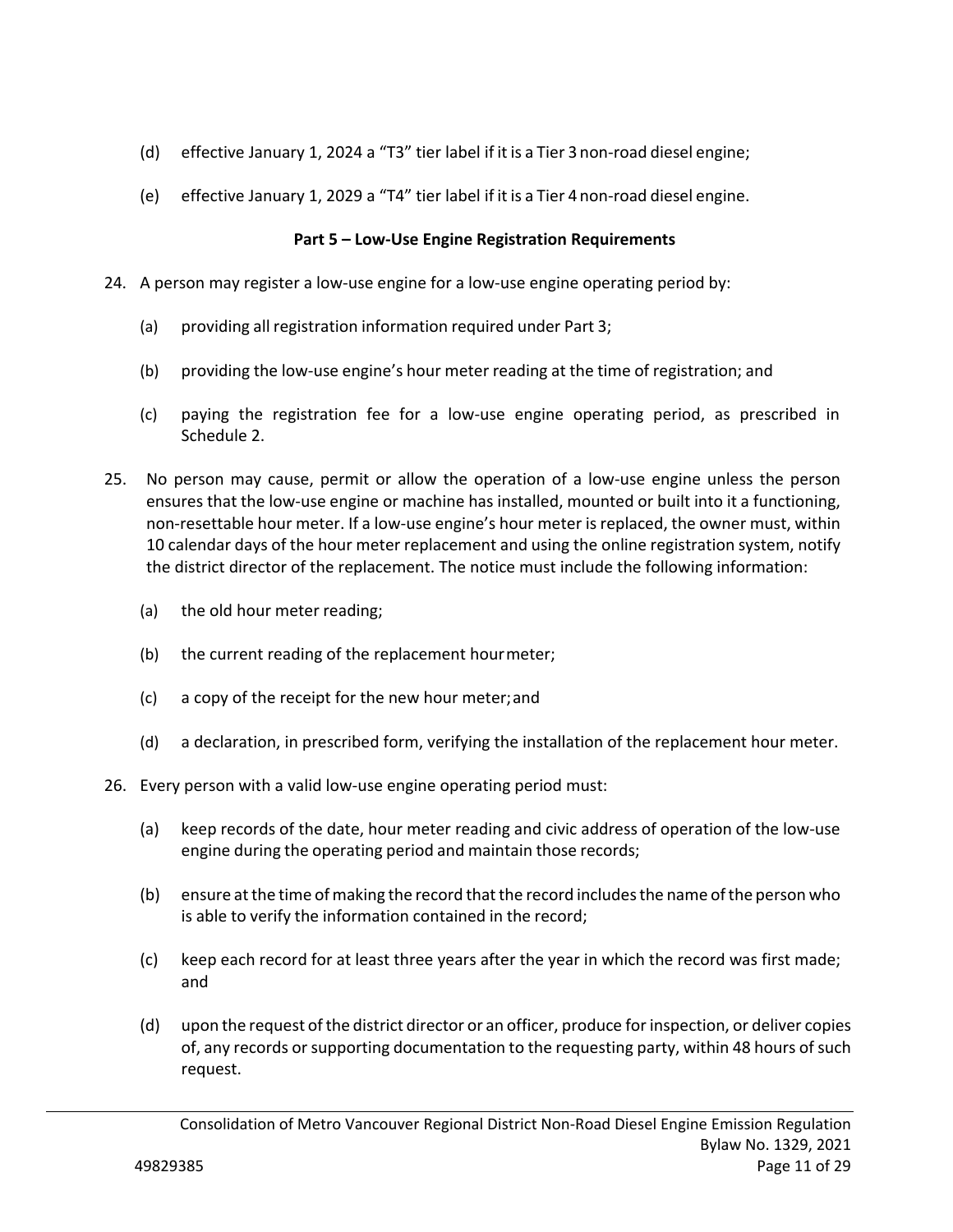- 27. Every person with a valid low-use engine operating period must:
	- (a) using the online registration system, on or before each of April 15, July 15, October 15 and January 15 of each year, report the low‐use engine's hour meter reading from the last day of the previous calendar quarter; or
	- (b) using the online registration system, immediately report the low‐use engine's hour meter reading when the engine has been used for a cumulative total of 200 hours; and
	- (c) upon the request of the district director or an officer, provide the hour meter manufacturer name, model and serial number to the requesting party within 48 hours of such request.
- 28. The registration of a low‐use engine under this Part is immediately invalidated if:
	- (a) that low‐use engine is used for more than a cumulative total of 200 hours in the operating period; or
	- (b) the hour meter on that low-use engine has been tampered with, is not present, is not functioning correctly or at all, or if the display is not readable.

## **Part 6 – Moderate‐Use Engine Registration Requirements**

- 29. Effective Jan 1, 2024, a person may register a moderate‐use engine for a moderate‐use engine operating period by:
	- (a) providing all registration information required under Part 3;
	- (b) providing the moderate‐use engine's hour meter reading at the time of registration; and
	- (c) paying the registration fee for a moderate‐use engine operating period, as prescribed in Schedule 2.
- 30. No person may cause, permit or allow the operation of a moderate‐use engine unless the person ensures that the moderate-use engine or machine has installed, mounted or built into it a functioning, non-resettable hour meter. If a moderate-use engine's hour meter is replaced, the owner must, within 10 calendar days of the hour meter replacement and using the online registration system, notify the district director of the replacement. The notice must include the following information:
	- (a) the old hour meter reading;
	- (b) the current reading of the replacement hour meter;
	- (c) a copy of the receipt for the new hour meter; and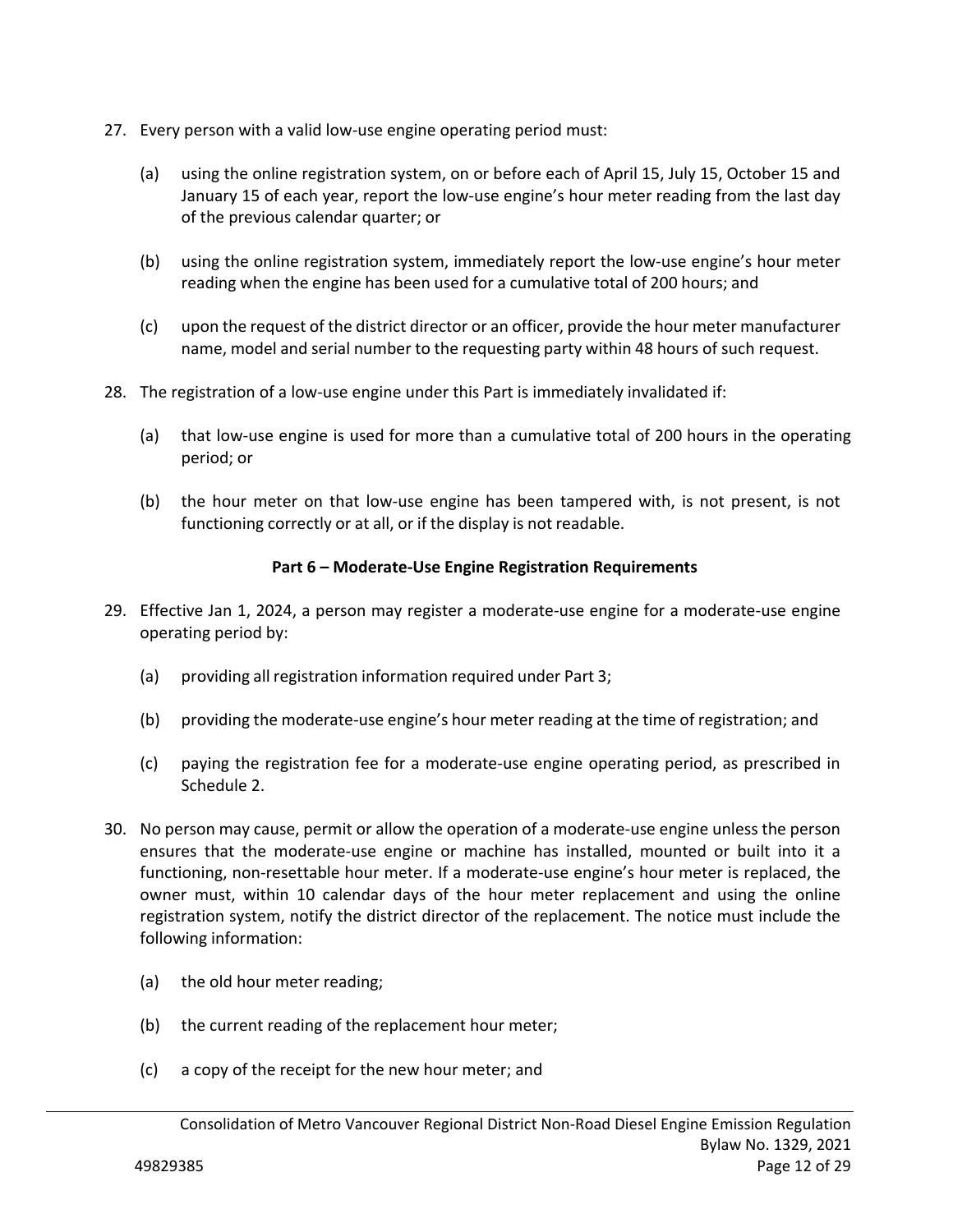- (d) a declaration, in prescribed form, verifying the installation of the replacement hour meter.
- 31. Every person with a valid moderate‐use engine operating period must:
	- (a) keep records of the date, hour meter reading and civic address of operation of the moderate‐use engine during the operating period and maintain those records;
	- (b) ensure at the time of making the record that the record includes the name of the person who is able to verify the information contained in the record;
	- (c) keep each record for at least three years after the year in which the record was first made; and
	- (d) upon the request of the district director or an officer, produce for inspection, or deliver copies of, any records or supporting documentation to the requesting party within 48 hours of such request.
- 32. Every person with a valid moderate‐use engine operating period must:
	- (a) using the online registration system, on or before each of April 15, July 15, October 15 and January 15 of each year, report the moderate‐use engine's hour meter reading from the last day of the previous calendar quarter; or
	- (b) using the online registration system, immediately report the moderate‐use engine's hour meter reading when the engine has been used for a cumulative total of 500 hours; and
	- (c) upon the request of the district director or an officer, provide the hour meter manufacturer name, model and serial number to the requesting party within 48 hours.
- 33. The registration of a moderate‐use engine under this Part is immediately invalidated if:
	- (a) that moderate‐use engine is used for more than a cumulative total of 500 hours in the operating period; or
	- (b) the hour meter on that moderate‐use engine has been tampered with, is not present, is not functioning correctly or at all, or if the display is not readable.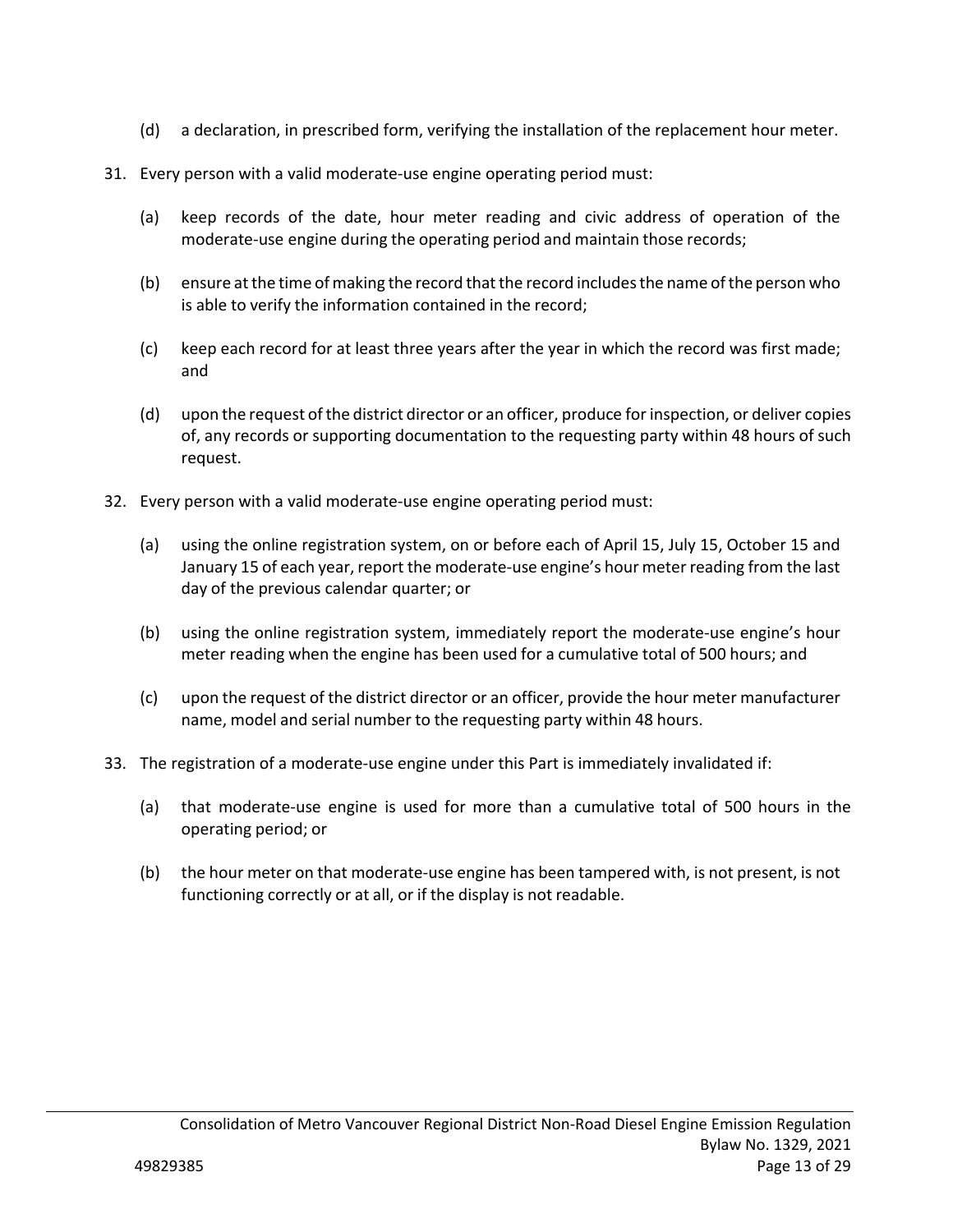## **Part 7 – Engine with Emission Reduction Measure**

- 34. Subject to section 35, a person who causes, permits or allows the operation of a non‐road diesel engine with an emission reduction measure is eligible for a reduction in the registration fee, to be calculated as prescribed in Schedule 2.
- 35. To be eligible for the reduction in the registration fee under section 34, a person must, prior to the operation of the non‐road diesel engine, provide to the district director:
	- (a) an accurate and detailed description of the proposed emission reduction measure made to that non‐ road diesel engine; and
	- (b) upon request, any other information that the district director or an officer deems necessary to evaluate the proposed emission reduction measure or the application of this Part.
- 36. The registration of a non‐road diesel engine with an emission reduction measure under this Part is immediately invalidated if the emission reduction measure is modified, tampered with, removed or otherwise does not operate to reduce the diesel particulate matter emission rate in the manner for which the district director gave approval.
- 37. If an emission reduction measure is modified, tampered with, removed, or otherwise changed, a person who causes, permits or allows the operation of that non‐road diesel engine must, prior to operation:
	- (a) amend the registration information; and
	- (b) pay the registration fee for the engine tier classification with which the non‐road diesel engine conforms.
- 38. A person who causes, permits or allows the operation of a registered Tier 0, Tier 1, Tier 2 or Tier 3 non‐road diesel engine with an emission reduction measure must:
	- (a) keep records including, maintenance records, alternative fuel receipts (if applicable), meter logged hours of operation or other records stipulated by the district director as required with use of an emission reduction measure; and
	- (b) within 72 hours of a request by the district director or an officer, submit records as required.
- 39. A vendor or provider of a proposed emission reduction technology may apply to the district director for assessment and approval of the emission reduction technology, upon payment to Metro Vancouver Regional District of a fee of \$2000 for each proposed emission reduction technology.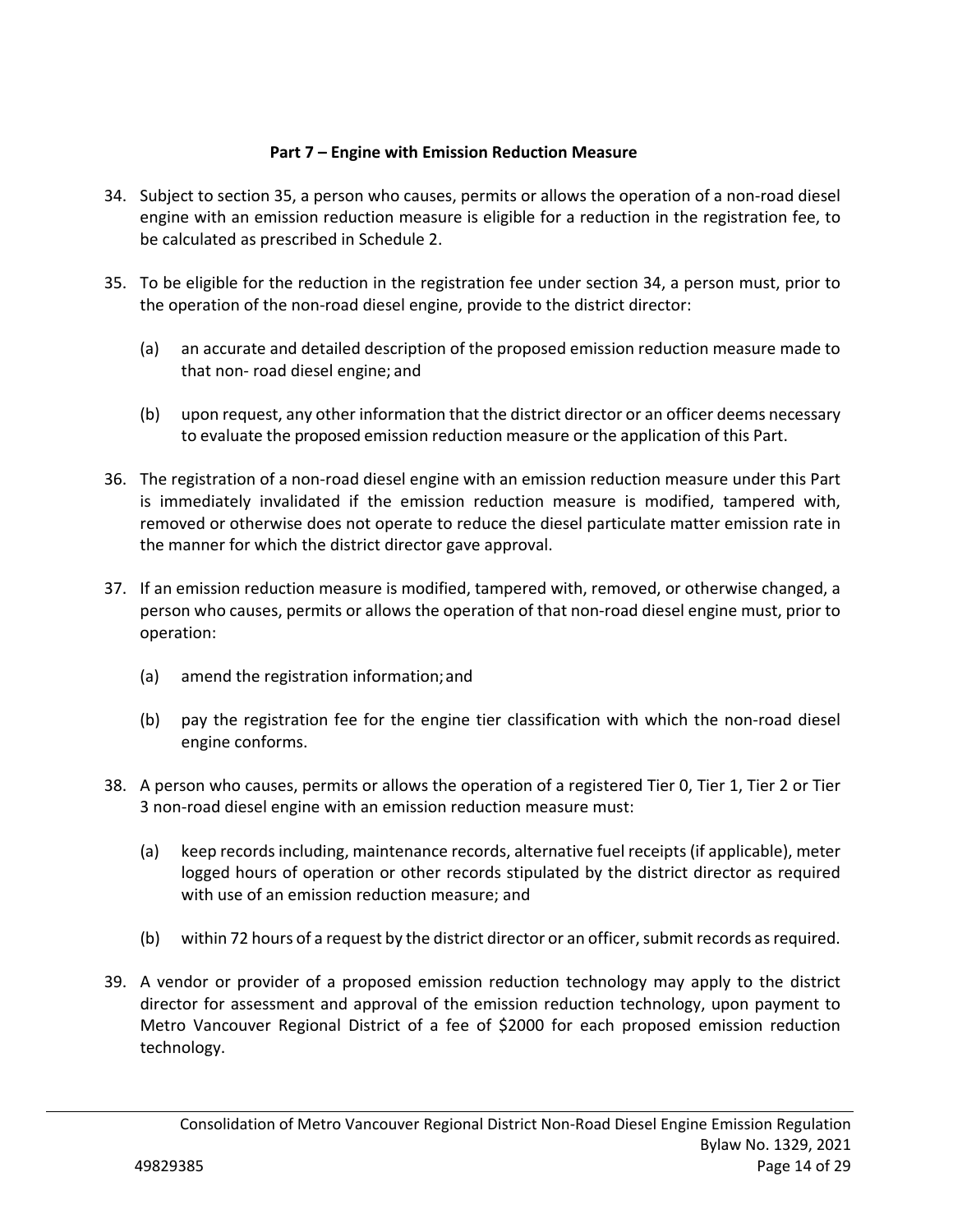## **Part 8 – Registration Fee Rebate for Retirement**

- 40. A registrant who before January 1, 2026 retires a non‐road diesel engine from operation within the Metro Vancouver Regional District, and notifies the district director within 365 days of such retirement is eligible for a partial rebate equal to 80% of the registration fees paid in the 1095 days immediately prior to the retirement.
- 41. A registrant who after December 31, 2025 retires a non-road diesel engine from operation within the Metro Vancouver Regional District, and notifies the district director within 365 days of such retirement is eligible for a partial rebate equal to 80% of the registration fees paid in the 1825 days immediately prior to the retirement.
- 42. A registrant who is eligible for a partial rebate under this Part must submit any and all information that the district director or officer deems necessary to evaluate the application of this Part, before the partial rebate may be given.
- 43. A surcharge paid pursuant to Part 9 does not qualify for a Part 8 rebate for retirement.

## **Part 9 – Operating Prohibitions and Surcharges**

44. For the purposes of this Part and the operation of a non-road diesel engine pursuant to section 46(b), section 48(b), section 50(b) or section 52(b), the surcharge payable is prescribed as follows:

surcharge = [*(\$value of registration fee for the applicable operating period)* - \$15] x 3.

45. If a Tier 0 non‐road diesel engine was not registered for at least 90 days prior to January 1, 2015 or has been retired, then that non‐road diesel engine must not be operated.

#### *Replaced by Bylaw 1337, 2021*

- 46. Notwithstanding section 45, a Tier 0 engine is not prohibited from operating:
	- (a) if the engine has an emission reduction measure to reduce the diesel particulate matter emission rate to meet the emission standard of a Tier 2 non-road diesel engine or better;
	- (a.1) if the engine has an emission reduction measure to reduce the diesel particulate matter emission rate to meet the emission standard of a Tier 1 non-road diesel engine or better and the engine was registered for at least 90 days prior to February 1, 2020; or
	- (b) on or after January 1, 2023, if the registrant pays the registration fee for the applicable operating period plus the surcharge prescribed in section 44.

#### *Replaced by Bylaw 1337, 2021*

47. If a Tier 1 non‐road diesel engine was not registered for at least 90 days prior to February 1, 2020 or has been retired, then that non‐road diesel engine must not be operated.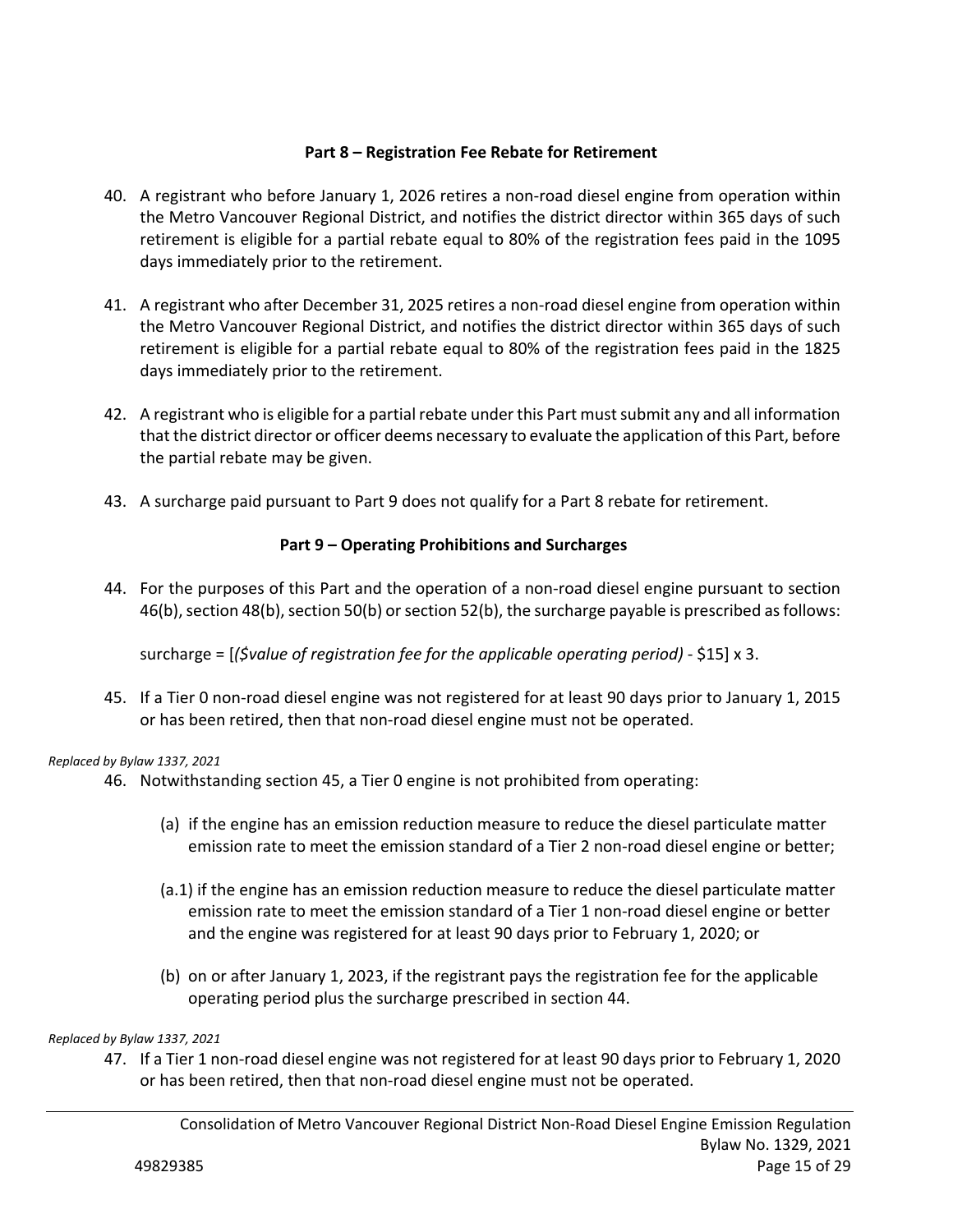#### *Replaced by Bylaw 1337, 2021*

48. Notwithstanding section 47, a Tier 1 engine is not prohibited from operating:

- (a) If the engine has an emission reduction measure to reduce the diesel particulate matter emission rate to meet the emission standard of a Tier 2 non-road diesel engine or better; or
- (b) On or after January 1, 2023, if the registrant pays the registration fee for the applicable operating period plus the surcharge prescribed in section 44.
- 49. If a Tier 2 non-road diesel engine has not been registered for at least 90 days prior to January 31, 2026 or has been retired, then effective February 1, 2026 that non‐road diesel engine must not be operated.
- 50. Notwithstanding Section 49, a Tier 2 engine is not prohibited from operating after January 31, 2026 if:
	- (a) the engine has an emission reduction measure to reduce the diesel particulate matter emission rate to meet the emission standard of a Tier 4 non-road diesel engine or better; or
	- (b) the registrant pays the registration fee for the applicable operating period plus the surcharge prescribed in section 44.
- 51. If a Tier 3 non-road diesel engine has not been registered for at least 90 days prior to January 31, 2027, or has been retired, then effective February 1, 2027 that non‐road diesel engine must not be operated.
- 52. Notwithstanding Section 51, a Tier 3 engine is not prohibited from operating after January 31, 2027 if:
	- (a) the engine has an emission reduction measure to reduce the diesel particulate matter emission rate to meet the emission standard of a Tier 4 non-road diesel engine or better; or
	- (b) the registrant pays the registration fee for the applicable operating period plus the surcharge prescribed in section 44.

#### **Part 10 – Opacity and Idling Restrictions**

- 53. No person may cause, permit or allow the operation of a non-road diesel engine if the discharge of air contaminants from that non‐road diesel engine exceeds 20% opacity.
- 54. Subject to section 55, no person may idle a non-road diesel engine for more than five consecutive minutes.
- 55. A person may idle a non-road diesel engine for more than five consecutive minutes if idling is: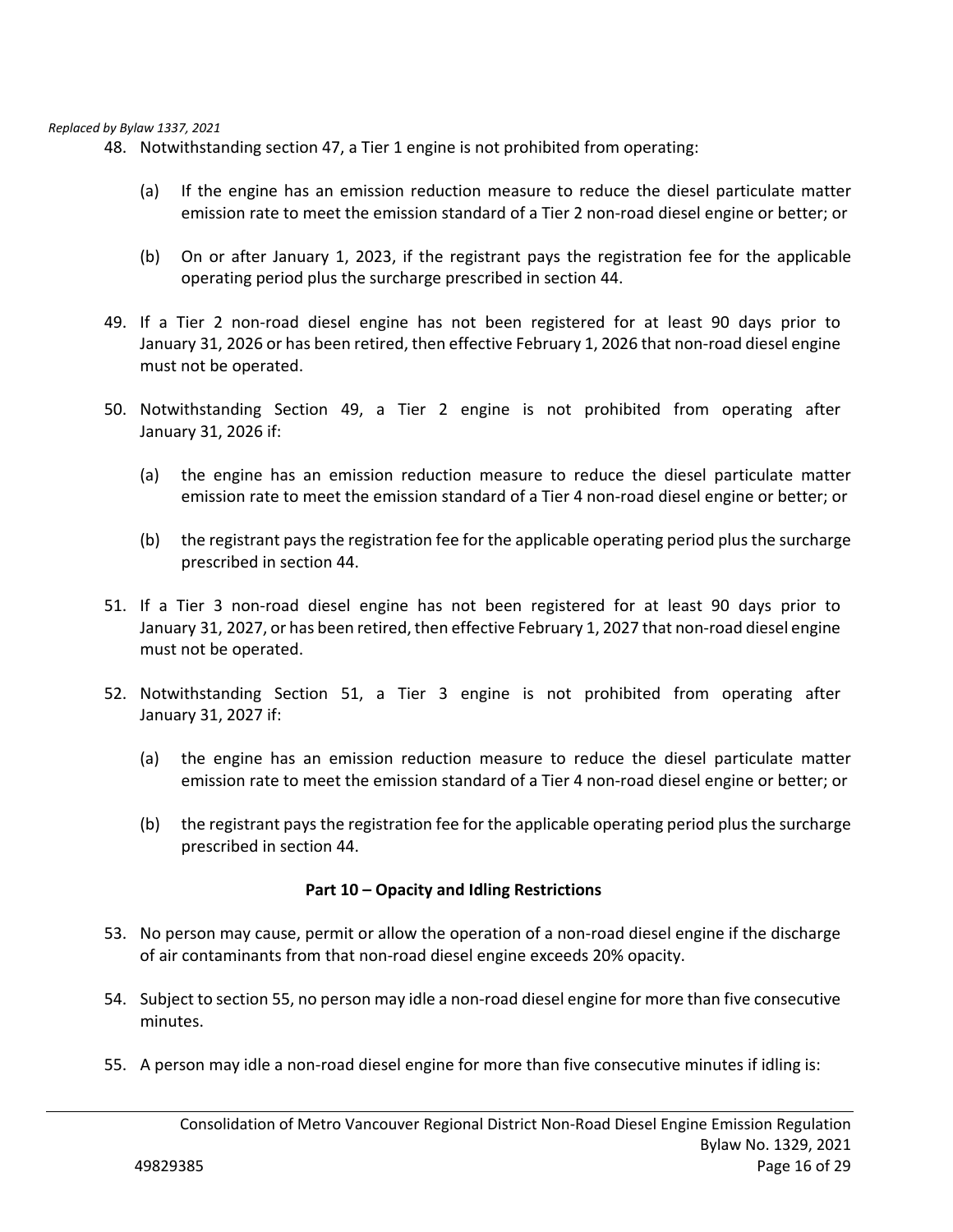- (a) for testing, servicing, repairing, or diagnostic purposes, including regeneration of a diesel particulate filter;
- (b) necessary to serve the purposes of the operation of the machine;
- (c) in the performance of emergency work or for public safety purposes; or
- (d) in accordance with an approved written anti-idling procedure.
- 56. A person who causes, permits or allows idling of a non‐road diesel engine in accordance with a written anti-idling procedure under subsection 55(d) must submit the written anti-idling procedure to the district director or officer within 24 hours of being requested to do so by the district director or officer.

## **Part 11 – Prohibited Operation Near Sensitive Receptor**

57. No person may operate a Tier 0 or Tier 1 engine within 100 metres of a sensitive receptor.

## **Part 12 – Prohibited Operation of Engine with Tampered Air Emission Control System**

58. No person may operate a non‐road diesel engine with an original air emission control system that has been tampered with in such a manner that the system is rendered inoperable or the system's efficiency at controlling the discharge of air contaminants is lessened.

## **Part 13 – Offences**

- 59. A person who provides false information in a registration application, a report or other submission of information, or to an officer or the district director in response to a request to produce records or other information, commits an offence and is liable on conviction to a fine not exceeding \$200,000.
- 60. A person who contravenes any provision of this bylaw commits an offence and is liable on conviction to a fine not exceeding \$200,000.
- 61. Nothing in this bylaw limits the district director or the Metro Vancouver Regional District from utilizing any other remedy that would otherwise be available at law.

## **Part 14 – Severability**

62. If any portion of this bylaw is held to be *ultra vires*, illegal, invalid, or unenforceable in any way, in whole or in part, by a court or tribunal of competent jurisdiction, such decision shall not invalidate or void the remainder of the bylaw, and the portion so held to be *ultra vires*, illegal, invalid, or unenforceable shall be deemed to be reduced in scope so as to be valid and enforceable, or in the alternative to have been stricken therefrom with the same force and effect as if such parts had never been included in this bylaw.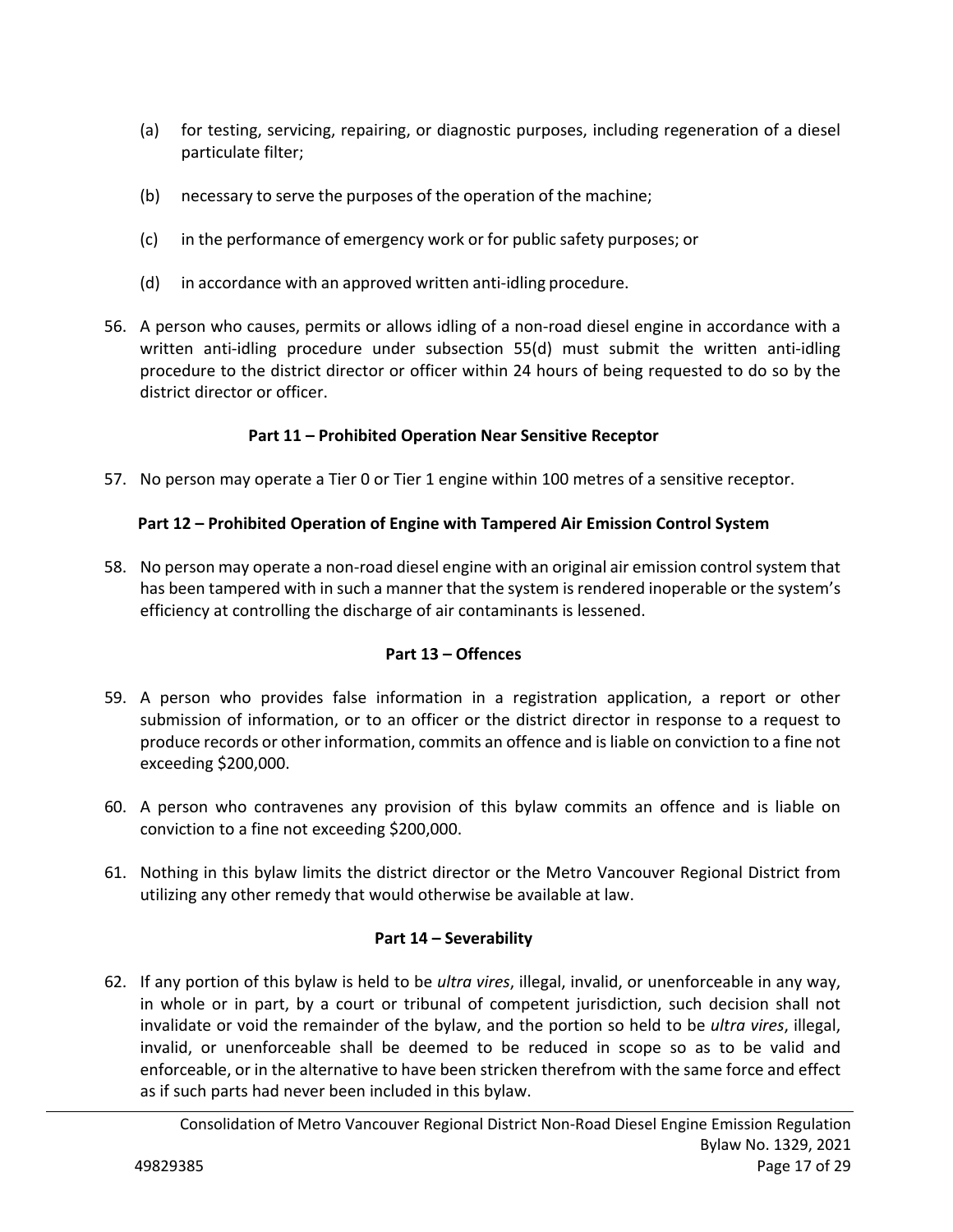Read a first, second and third time this \_\_\_\_\_\_\_ day of \_\_\_\_\_\_\_\_\_\_\_\_\_\_\_\_\_\_\_\_\_, 2021.

Passed and finally adopted this \_\_\_\_\_\_\_ day of \_\_\_\_\_\_\_\_\_\_\_\_\_\_\_\_\_\_\_\_\_\_, 2021.

Sav Dhaliwal, Chair

Chris Plagnol, Corporate Officer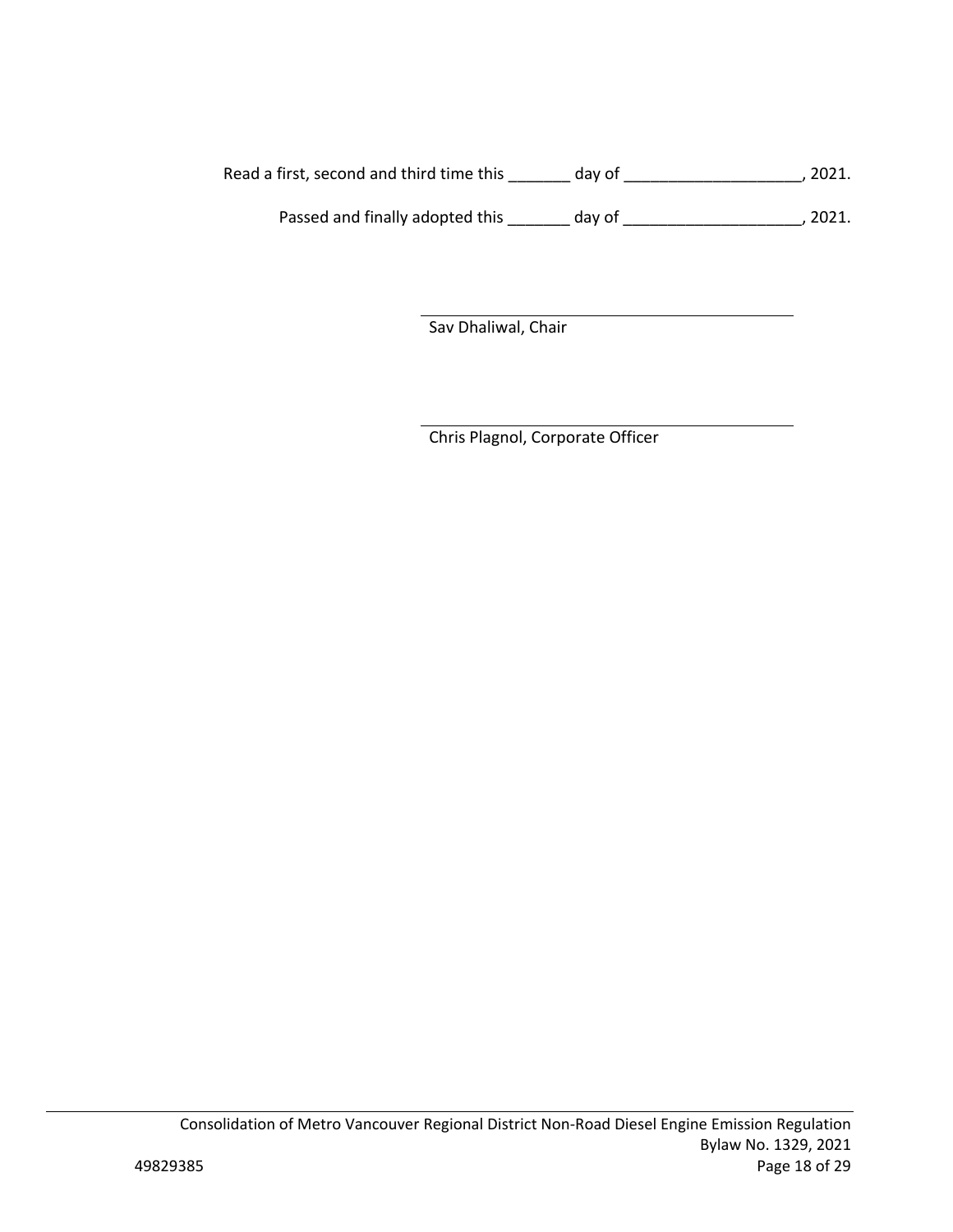- 1. "Tier 0" means a non‐road diesel engine that has an engine power as specified in Column 1 of Table 1 and:
	- (a) was manufactured for sale in Canada, the United States, or the European Union during the period specified in Column 2 of Table 1; or
	- (b) was not manufactured for sale in Canada, the United States or the European Union and it cannot be demonstrated, to the satisfaction of the district director, that the manufactured engine emission standard meets a Tier 1 or better emission standard for the applicable engine power in Table 2.
- 2. "Tier 1" means a non‐road diesel engine that has an engine power as specified in Column 1 of Table 1 and:
	- (a) was manufactured for sale in Canada, the United States or the European Union during the period specified in Column 3 of Table 1; or
	- (b) was not manufactured for sale in Canada, the United States or the European Union but it can be demonstrated, to the satisfaction of the district director, that the manufactured engine emission standard meets the Tier 1 emission standard for the applicable engine power in Table 2.
- 3. "Tier 2" means a non‐road diesel engine that has an engine power as specified in Column 1 of Table 1 and:
	- (a) was manufactured for sale in Canada, the United States or the European Union during the period specified in Column 4 of Table 1; or
	- (b) was not manufactured for sale in Canada, the United States or the European Union but it can be demonstrated, to the satisfaction of the district director, that the manufactured engine emission standard meets the Tier 2 emission standard for the applicable engine power in Table 2.
- 4. "Tier 3" means a non‐road diesel engine that has an engine power as specified in Column 1 of Table 1 and:
	- (a) was manufactured for sale in Canada, the United States or the European Union during the period specified in Column 5 of Table 1; or
	- (b) was not manufactured for sale in Canada, the United States or the European Union but it can be demonstrated, to the satisfaction of the district director, that the manufactured engine emission standard meets the Tier 3 emission standard for the applicable engine power in Table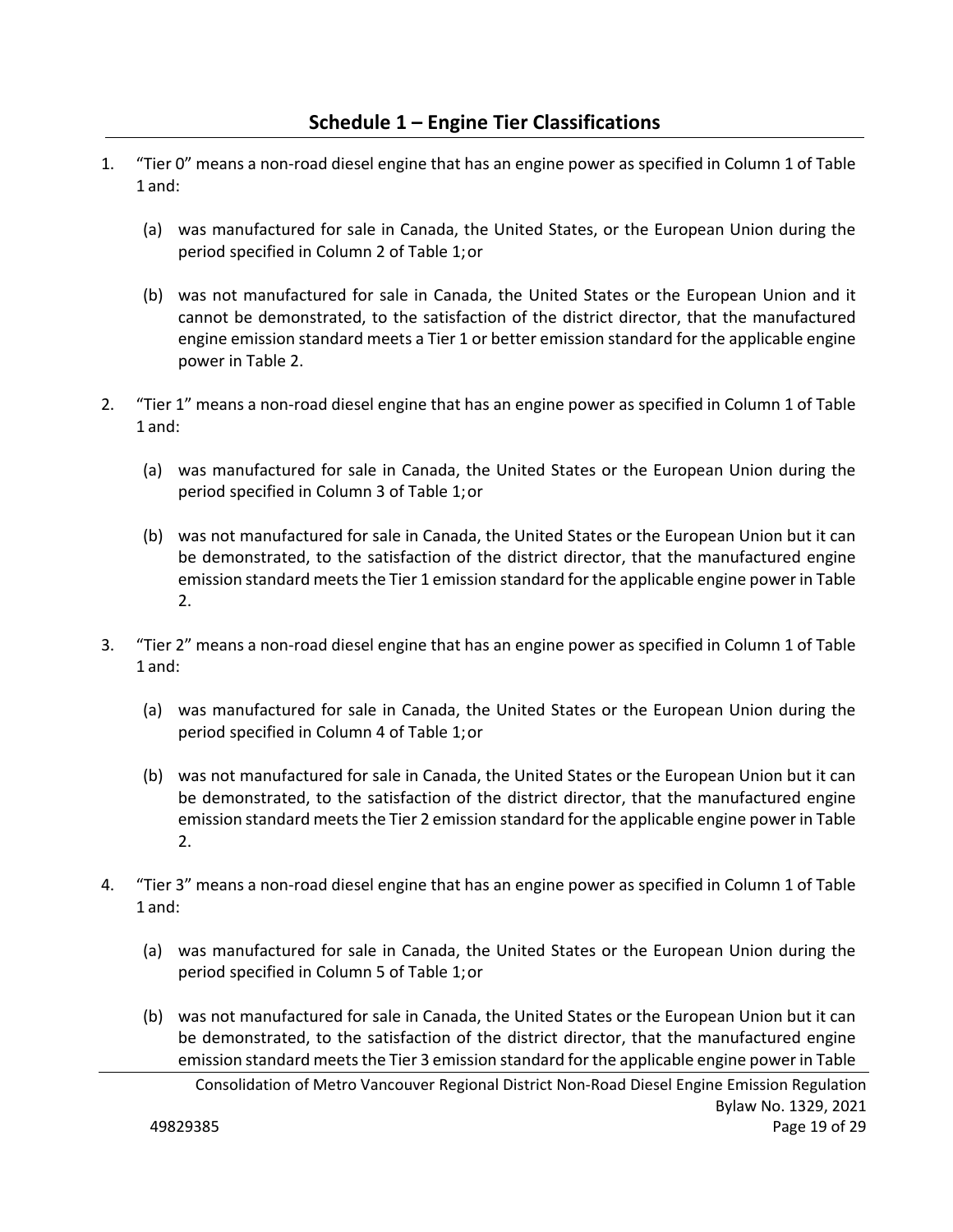- 2.
- 5. "Tier 4" means a non-road diesel engine that has an engine power as specified in column 1 of Table 1 and:
	- (a) was manufactured for sale in Canada, the United States or the European Union during the period specified in Column 6 of Table 1; or
	- (b) was not manufactured for sale in Canada, the United States or the European Union but it can be demonstrated, to the satisfaction of the district director, that the manufactured engine emission standard meets the Interim Tier 4 emission standard for the applicable engine power in Table 2.

| Column <sub>1</sub>    | Column <sub>2</sub> | Column <sub>3</sub> | Column 4     | Column <sub>5</sub> | Column 6                           |
|------------------------|---------------------|---------------------|--------------|---------------------|------------------------------------|
| <b>Engine Power</b>    | Tier 0              | Tier 1              | Tier 2       | Tier <sub>3</sub>   | <b>Interim Tier 4</b><br>or Tier 4 |
| 19≤kW < 37             | 1998 and            | 1999 to 2003        | 2004 to 2007 | N/A                 | 2008 and                           |
| $(25 \le hp < 50)$     | prior years         | inclusive           | inclusive    |                     | later years                        |
| $37 \leq$ kW < 56      | 1997 and            | 1998 to 2003        | 2004 to 2007 | N/A                 | 2008 and                           |
| $(50 \le hp \le 75)$   | prior years         | inclusive           | inclusive    |                     | later years                        |
| $56 \leq$ kW $< 75$    | 1997 and            | 1998 to 2003        | 2004 to 2007 | 2008 to 2011        | 2012 and                           |
| $(75 \le hp < 100)$    | prior years         | inclusive           | inclusive    | inclusive           | later years                        |
| 75 ≤ kW < 130          | 1996 and            | 1997 to 2002        | 2003 to 2006 | 2007 to 2011        | 2012 and                           |
| $(100 \le hp < 175)$   | prior years         | inclusive           | inclusive    | inclusive           | later years                        |
| $130 \leq kW < 225$    | 1995 and            | 1996 to 2002        | 2003 to 2005 | 2006 to 2010        | 2011 and                           |
| $(175 \le hp < 300)$   | prior years         | inclusive           | inclusive    | inclusive           | later years                        |
| $225 \leq$ kW < 450    | 1995 and            | 1996 to 2000        | 2001 to 2005 | 2006 to 2010        | 2011 and                           |
| $(300 \le hp < 600)$   | prior years         | inclusive           | inclusive    | inclusive           | later years                        |
| $450 \leq kW < 560$    | 1995 and            | 1996 to 2001        | 2002 to 2005 | 2006 to 2010        | 2011 and                           |
| $(600 \le hp < 750)$   | prior years         | inclusive           | inclusive    | inclusive           | later years                        |
| $560 \leq kW < 900$    | 1999 and            | 2000 to 2005        | 2006 to 2010 | N/A                 | 2011 and                           |
| $(750 \le hp < 1,200)$ | prior years         | inclusive           | inclusive    |                     | later years                        |
| $kW \ge 900$           | 1972 and            | 1973 to 2001        | 2002 to 2004 | 2005 to 2010        | 2011 and                           |
| $(hp \ge 1,200)$       | prior years         | inclusive           | inclusive    | inclusive           | later years                        |

# **Table 1 – Engine Tier Classifications**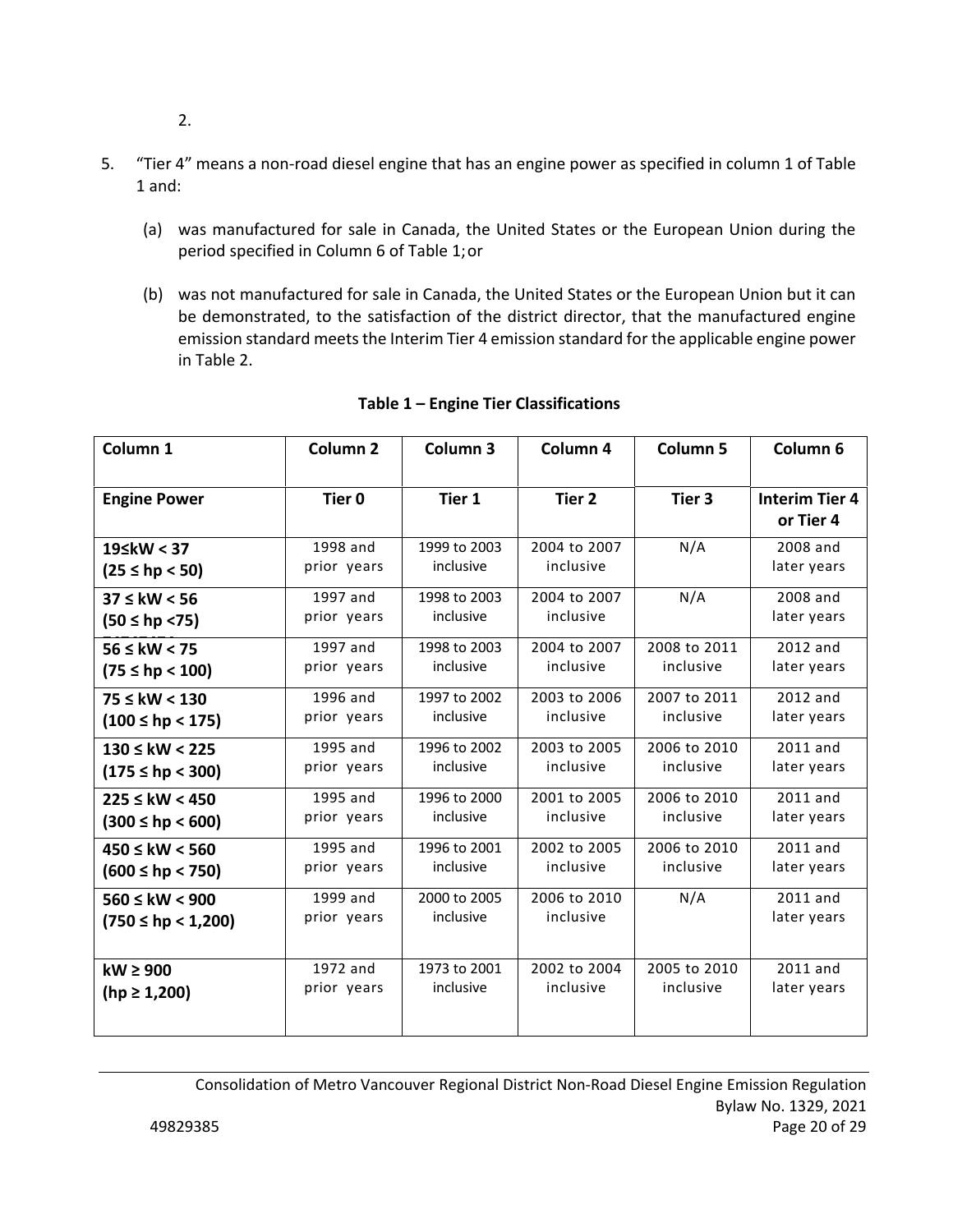|                    |                  | DPM STANDARDS - ENGINE HORSEPOWER GROUPS g/HP-hr |                  |         |                  |         |         |                  |       |
|--------------------|------------------|--------------------------------------------------|------------------|---------|------------------|---------|---------|------------------|-------|
| <b>Engine Year</b> | 25≤49            | 50≤74                                            | 75≤99            | 100≤174 | 175≤299          | 300≤599 | 600≤749 | 750≤1199         | 1200+ |
| pre-1969           | 0.95             | 1.2                                              | 1.2              | 1.1     | 1.1              | 0.95    | 0.95    | 0.95             | 0.84  |
| 1969               | 0.95             | 1.2                                              | $1.2\,$          | $1.1\,$ | $1.1\,$          | 0.95    | 0.95    | 0.95             | 0.84  |
| 1970               | 0.95             | 1.2                                              | $1.2\,$          | 0.94    | 0.94             | 0.81    | 0.81    | 0.81             | 0.84  |
| 1972               | 0.95             | 1.2                                              | $1.2\,$          | 0.78    | 0.78             | 0.68    | 0.68    | 0.68             | 0.84  |
| 1973 - 1987        | 0.95             | 1.2                                              | $1.2\,$          | 0.78    | 0.78             | 0.68    | 0.68    | 0.68             | 0.72  |
| 1988               | 0.95             | 1.2                                              | 1.2              | 0.78    | 0.54             | 0.49    | 0.49    | 0.5              | 0.72  |
| 1989 - 1995        | 0.95             | 1.2                                              | 1.2              | 0.78    | 0.54             | 0.49    | 0.49    | 0.5              | 0.72  |
| 1996               | 0.95             | 1.2                                              | 1.2              | 0.78    | 0.4              | 0.4     | 0.4     | 0.5              | 0.72  |
| 1997               | 0.95             | 1.2                                              | 1.2              | 0.6     | 0.4              | 0.4     | 0.4     | 0.5              | 0.72  |
| 1998               | 0.95             | 1.09                                             | 1.09             | 0.6     | 0.4              | 0.4     | 0.4     | 0.5              | 0.72  |
| 1999               | 0.6              | 1.09                                             | 1.09             | 0.6     | 0.4              | 0.4     | 0.4     | 0.5              | 0.72  |
| 2000               | 0.6              | 1.09                                             | 1.09             | 0.6     | 0.4              | 0.4     | 0.4     | 0.4              | 0.72  |
| 2001               | 0.6              | 1.09                                             | 1.09             | 0.6     | 0.4              | 0.15    | 0.4     | 0.4              | 0.72  |
| 2002               | 0.6              | 1.09                                             | 1.09             | 0.6     | 0.4              | 0.15    | 0.15    | 0.4              | 0.54  |
| 2003               | 0.6              | 1.09                                             | 1.09             | 0.22    | 0.15             | 0.15    | 0.15    | 0.4              | 0.54  |
| 2004               | 0.45             | 0.30                                             | 0.30             | 0.22    | 0.15             | 0.15    | 0.15    | 0.4              | 0.54  |
| 2005               | 0.45             | 0.30                                             | 0.30             | 0.22    | 0.15             | 0.15    | 0.15    | 0.4              | 0.15  |
| 2006               | 0.45             | 0.30                                             | 0.30             | 0.22    | 0.15             | 0.15    | 0.15    | 0.15             | 0.15  |
| 2007               | 0.45             | 0.30                                             | 0.30             | 0.22    | 0.15             | 0.15    | 0.15    | 0.15             | 0.15  |
| 2008               | 0.22             | 0.22                                             | 0.3              | 0.22    | 0.15             | 0.15    | 0.15    | 0.15             | 0.15  |
| 2009               | 0.22             | 0.22                                             | 0.3              | 0.22    | 0.15             | 0.15    | 0.15    | 0.15             | 0.15  |
| 2010               | 0.22             | 0.22                                             | 0.3              | 0.22    | 0.15             | 0.15    | 0.15    | 0.15             | 0.15  |
| 2011               | 0.22             | 0.22                                             | 0.3              | 0.22    | 0.015            | 0.015   | 0.015   | 0.07             | 0.07  |
| 2012               | 0.22             | 0.22                                             | 0.015            | 0.015   | 0.015            | 0.015   | 0.015   | 0.07             | 0.07  |
| 2013               | 0.02             | 0.02                                             | 0.015            | 0.015   | 0.015            | 0.015   | 0.015   | 0.07             | 0.07  |
| 2014               | 0.02             | 0.02                                             | 0.015            | 0.015   | 0.015            | 0.015   | 0.015   | 0.07             | 0.07  |
| 2015               | 0.02             | 0.02                                             | 0.015            | 0.015   | 0.015            | 0.015   | 0.015   | 0.03             | 0.03  |
| 2016               | 0.02             | 0.02                                             | 0.015            | 0.015   | 0.015            | 0.015   | 0.015   | 0.03             | 0.03  |
| 2017               | 0.02             | 0.02                                             | 0.015            | 0.015   | 0.015            | 0.015   | 0.015   | 0.03             | 0.03  |
| 2018               | 0.02             | 0.02                                             | 0.015            | 0.015   | 0.015            | 0.015   | 0.015   | 0.03             | 0.03  |
| 2019               | 0.02             | 0.02                                             | 0.015            | 0.015   | 0.015            | 0.015   | 0.015   | 0.03             | 0.03  |
| 2020 and later     | 0.02             | 0.02                                             | 0.015            | 0.015   | 0.015            | 0.015   | 0.015   | 0.03             | 0.03  |
| Tier 0 Engine      | Tier 1<br>Engine |                                                  | Tier 2<br>Engine |         | Tier 3<br>Engine | Tier 4  | Interim | Tier 4<br>Engine |       |

**Table 2 – Metro Vancouver Diesel Particulate Matter (DPM) Emission Standards (g/bhp‐hr)** 

Consolidation of Metro Vancouver Regional District Non‐Road Diesel Engine Emission Regulation Bylaw No. 1329, 2021 49829385 Page 21 of 29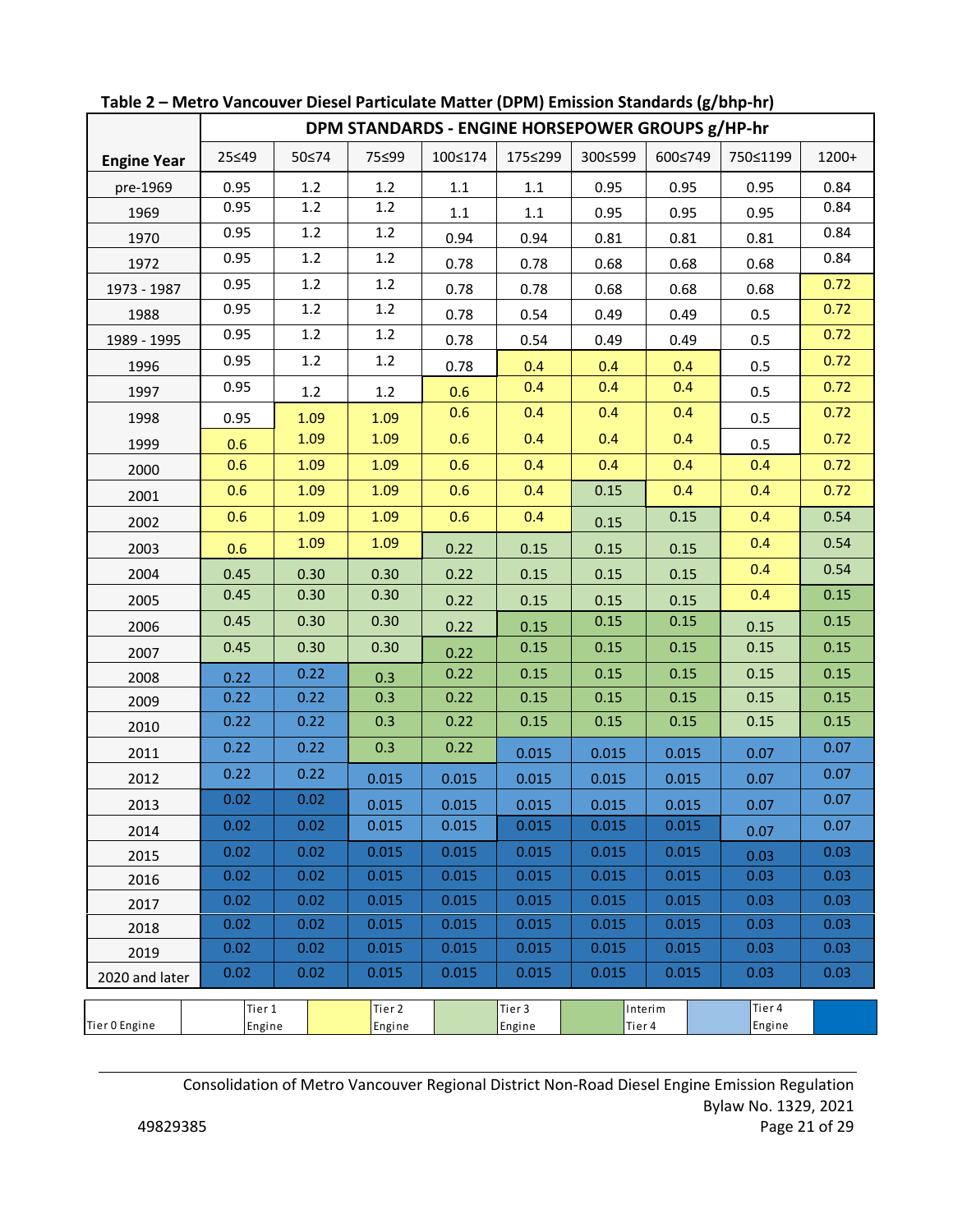# **Schedule 2 – Registration Fees**

*Replaced by Bylaw 1337, 2021* 

1. Subject to sections 11 and 12 of this Schedule 2, the registration fee payable for an operating period (annual, monthly, daily, low‐use or moderate‐use, as applicable) is prescribed in this Schedule 2 in accordance with the calculations respectively set out below for each type of operating period.

#### **Annual Operating Period**

2. The registration fee for an annual operating period is calculated as follows: registration fee = hp x prorated annual fee rate  $+$  \$15

| $1$ chocked that the $\sim$ 11p $\lambda$ protated difficult technics $\pm$ 9.19 |                                                                                                                                                                                                                                                                                       |  |  |
|----------------------------------------------------------------------------------|---------------------------------------------------------------------------------------------------------------------------------------------------------------------------------------------------------------------------------------------------------------------------------------|--|--|
| Where:<br>hp is                                                                  | engine horsepower;                                                                                                                                                                                                                                                                    |  |  |
| prorated annual fee rate is                                                      | $[current$ year fee rate x D $]+[next$ year fee rate x (365-D)]<br>365 days                                                                                                                                                                                                           |  |  |
| D is                                                                             | the number of days calculated from the date of registration to<br>December 31;                                                                                                                                                                                                        |  |  |
| current year fee rate is                                                         | the registration fee rate specified in Column 5 of Table 3 that<br>appears opposite the engine tier classification (Column 1) of the<br>non-road diesel engine and the calendar year (Column 2) of the<br>engine's registration; and                                                  |  |  |
| next year fee rate is                                                            | the registration fee rate specified in Column 5 of Table 3 that<br>appears opposite the engine tier classification (Column 1) of the<br>non-road diesel engine and the calendar year (Column 2) that is<br>the calendar year after the calendar year of the engine's<br>registration. |  |  |

- 3. An annual operating period registration fee may be paid:
	- (a) in full, in which case the operating period is for a consecutive 365‐day period; or
	- (b) in four instalments, in which case the operating period is limited to the quarterly period of three months for which the instalment fee has been paid.
- 4. If the annual operating period registration fee is paid in instalments under subsection 3(b) of this Schedule, the amount of an instalment payment:
	- (a) which is due must be paid prior to the date of commencement of the instalment period in which the non‐road diesel engine will be operated; and
	- (b) includes interest at 5% *per annum*.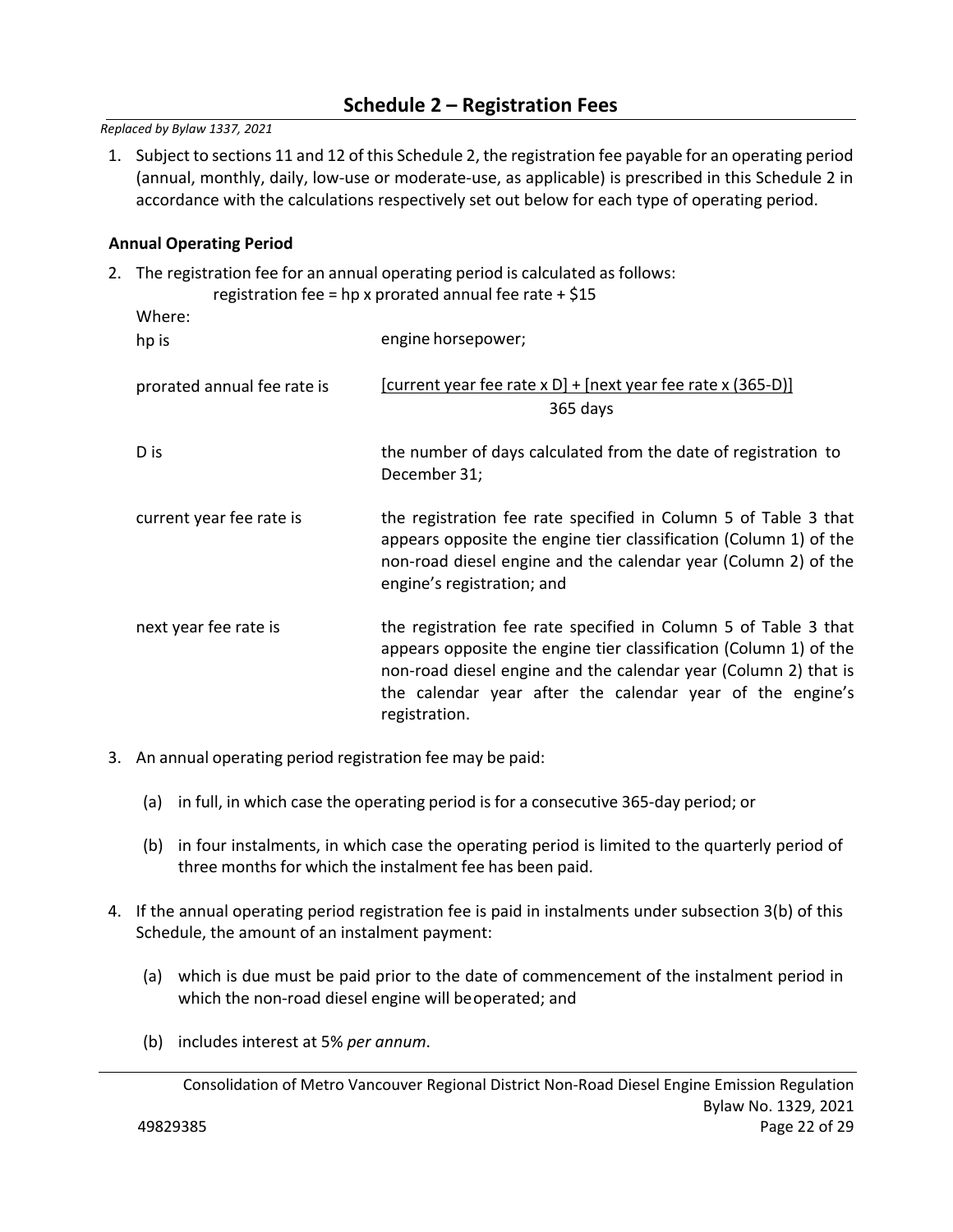| Column 1          | Column <sub>2</sub> | Column 3                                             | Column 4                                   | Column 5<br>(Column 3 + Column 4)      |
|-------------------|---------------------|------------------------------------------------------|--------------------------------------------|----------------------------------------|
| <b>Tier</b>       | Year                | <b>Diesel Particulate</b><br>Matter Fee Rate (\$/HP) | <b>Nitrogen Oxides</b><br>Fee Rate (\$/HP) | <b>Registration Fee Rate</b><br>(S/HP) |
|                   | 2021                | 20.00                                                | 0.00                                       | 20.00                                  |
|                   | 2022                | 20.00                                                | 0.00                                       | 20.00                                  |
|                   | 2023                | 20.00                                                | 0.00                                       | 20.00                                  |
|                   | 2024                | 31.61                                                | 2.18                                       | 33.79                                  |
| Tier <sub>0</sub> | 2025                | 36.87                                                | 2.55                                       | 39.42                                  |
|                   | 2026                | 42.14                                                | 2.91                                       | 45.05                                  |
|                   | 2027                | 47.41                                                | 3.28                                       | 50.69                                  |
|                   | 2028                | 52.68                                                | 3.64                                       | 56.32                                  |
|                   | 2029 and later      | 53.73                                                | 3.71                                       | 57.44                                  |
|                   | 2021                | 10.00                                                | 0.00                                       | 10.00                                  |
|                   | 2022                | 10.00                                                | 0.00                                       | 10.00                                  |
|                   | 2023                | 10.00                                                | 0.00                                       | 10.00                                  |
|                   | 2024                | 11.29                                                | 1.27                                       | 12.56                                  |
| Tier 1            | 2025                | 13.17                                                | 1.48                                       | 14.65                                  |
|                   | 2026                | 15.05                                                | 1.69                                       | 16.74                                  |
|                   | 2027                | 16.93                                                | 1.90                                       | 18.83                                  |
|                   | 2028                | 18.81                                                | 2.11                                       | 20.92                                  |
|                   | 2029 and later      | 19.19                                                | 2.16                                       | 21.35                                  |
|                   | 2023                | 0.88                                                 | 0.67                                       | 1.55                                   |
|                   | 2024                | 1.59                                                 | 0.86                                       | 2.45                                   |
|                   | 2025                | 3.71                                                 | 1.00                                       | 4.71                                   |
| Tier 2            | 2026                | 4.24                                                 | 1.14                                       | 5.38                                   |
|                   | 2027                | 7.16                                                 | 1.28                                       | 8.44                                   |
|                   | 2028                | 7.95                                                 | 1.43                                       | 9.38                                   |
|                   | 2029 and later      | 8.11                                                 | 1.46                                       | 9.57                                   |
| Tier 3            | 2024                | 1.11                                                 | 0.54                                       | 1.65                                   |
|                   | 2025                | 2.59                                                 | 0.63                                       | 3.22                                   |
|                   | 2026                | 2.96                                                 | 0.72                                       | 3.68                                   |
|                   | 2027                | 4.99                                                 | 0.81                                       | 5.80                                   |
|                   | 2028                | 5.54                                                 | 0.90                                       | 6.44                                   |
|                   | 2029 and later      | 5.65                                                 | 0.92                                       | 6.57                                   |
| Tier 4            | 2029 and later      | 0.40                                                 | 0.54                                       | 0.94                                   |

**Table 3 ‐ Registration Fee Rates (\$ per horsepower)** 

Consolidation of Metro Vancouver Regional District Non‐Road Diesel Engine Emission Regulation Bylaw No. 1329, 2021 49829385 Page 23 of 29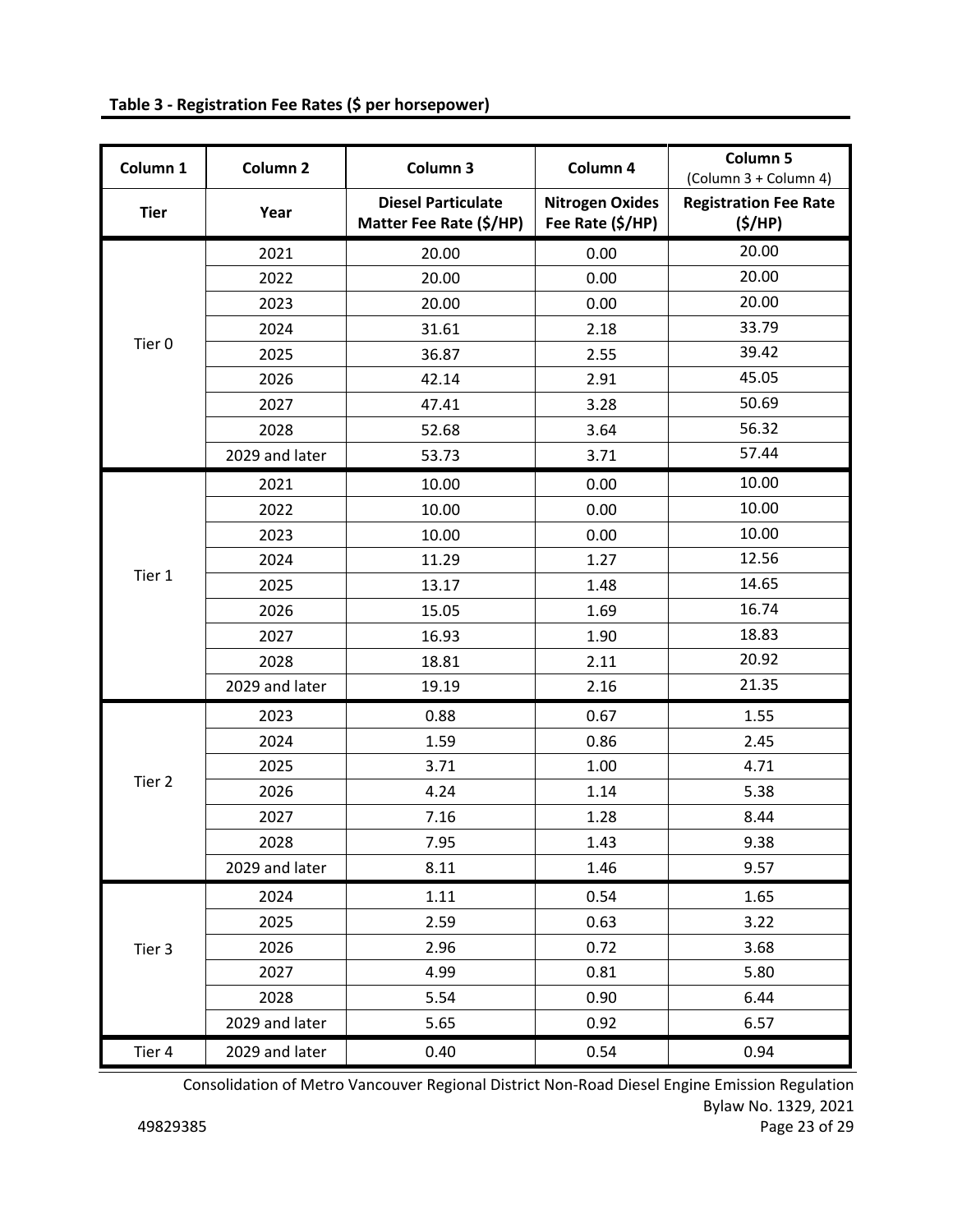## **Monthly Operating Period**

- 5. The registration fee for a monthly operating period is calculated as follows: registration fee = hp x number of months x prorated monthly fee rate +  $$15$ 
	- Where:

| hp is                        | engine horsepower;                                                                                                                                                                                                                                                                    |
|------------------------------|---------------------------------------------------------------------------------------------------------------------------------------------------------------------------------------------------------------------------------------------------------------------------------------|
| number of months is          | the number of monthly operating periods;                                                                                                                                                                                                                                              |
| prorated monthly fee rate is | $[current year fee rate x N] + [next year fee rate x (T-N)]$<br>T x 8                                                                                                                                                                                                                 |
| N is                         | the number of days registered in the current calendar year of<br>registration;                                                                                                                                                                                                        |
| T is                         | the total number of days in the operating period;                                                                                                                                                                                                                                     |
| current year fee rate is     | the registration fee rate specified in Column 5 of Table 3 that<br>appears opposite the engine tier classification (Column 1) of the<br>non-road diesel engine and the calendar year (Column 2) of the<br>engine's registration; and                                                  |
| next year fee rate is        | the registration fee rate specified in Column 5 of Table 3 that<br>appears opposite the engine tier classification (Column 1) of the<br>non-road diesel engine and the calendar year (Column 2) that is<br>the calendar year after the calendar year of the engine's<br>registration. |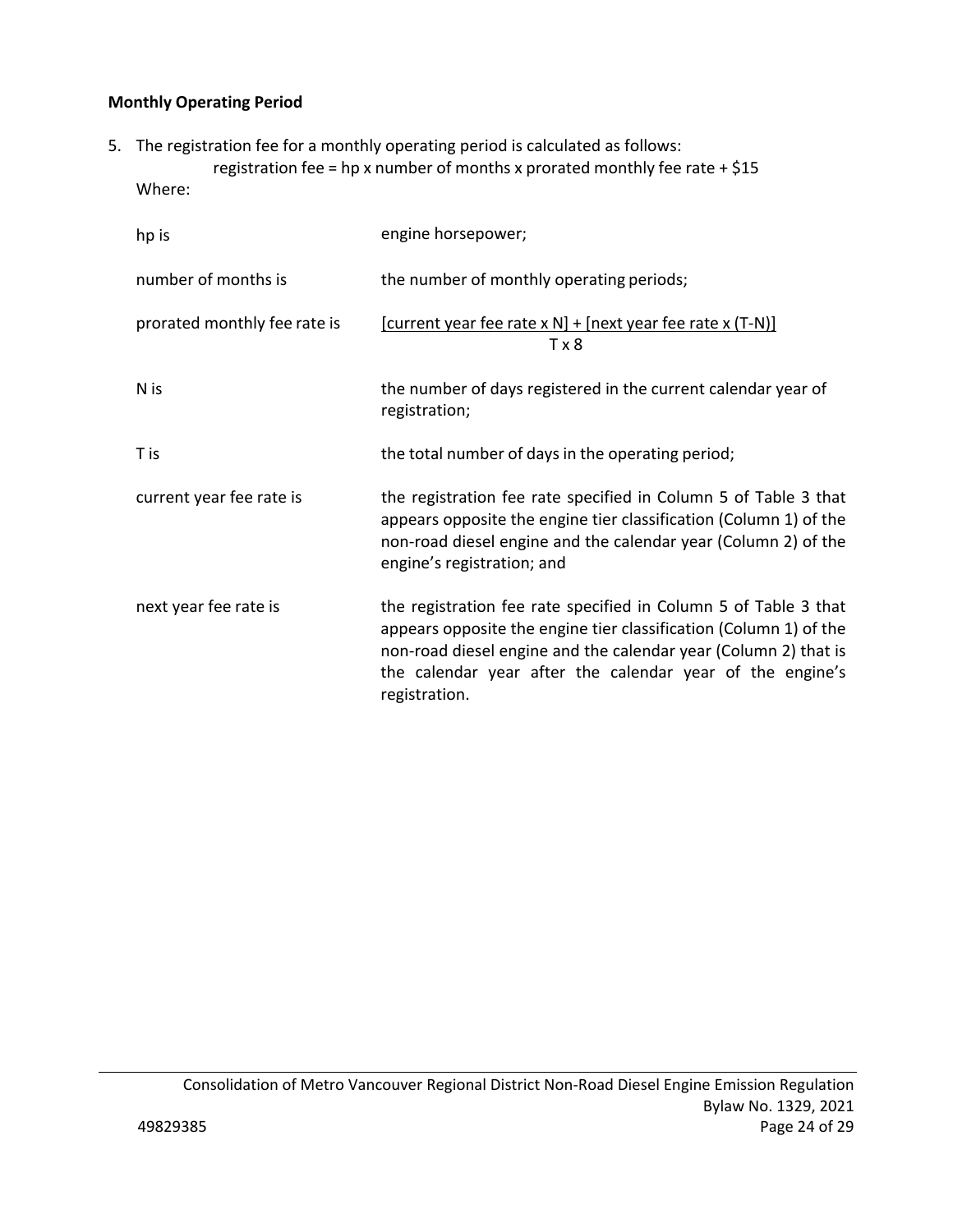## **Daily Operating Period**

6. The registration fee for a daily operating period is calculated as follows:

registration fee = (hp x daily registration fee multiplier x current year fee rate) + \$15

Where:

| hp                                      | engine horsepower                                                                                                                                                                                                                |
|-----------------------------------------|----------------------------------------------------------------------------------------------------------------------------------------------------------------------------------------------------------------------------------|
| daily registration fee<br>multiplier is | the multiplier specified in Column 2 of Table 4 for the number of<br>days specified in Column 1 of Table 4; and                                                                                                                  |
| current year fee rate is                | the registration fee rate specified in Column 4 of Table 3 that<br>appears opposite the engine tier classification (Column 1) of the<br>non-road diesel engine and the calendar year (Column 2) of the<br>engine's registration. |

## **Table 4 – Daily registration fee multiplier**

| Column 1              | Column <sub>2</sub> |
|-----------------------|---------------------|
| <b>Number of Days</b> | <b>Multiplier</b>   |
| 1                     | 0.0323              |
| $\overline{2}$        | 0.0456              |
| 3                     | 0.0559              |
| 4                     | 0.0645              |
| 5                     | 0.0722              |
| 6                     | 0.0791              |
| $\overline{7}$        | 0.0854              |
| 8                     | 0.0913              |
| 9                     | 0.0968              |
| 10                    | 0.1021              |
| 11                    | 0.1070              |
| 12                    | 0.1118              |
| 13                    | 0.1164              |
| 14                    | 0.1208              |
| 15                    | 0.1250              |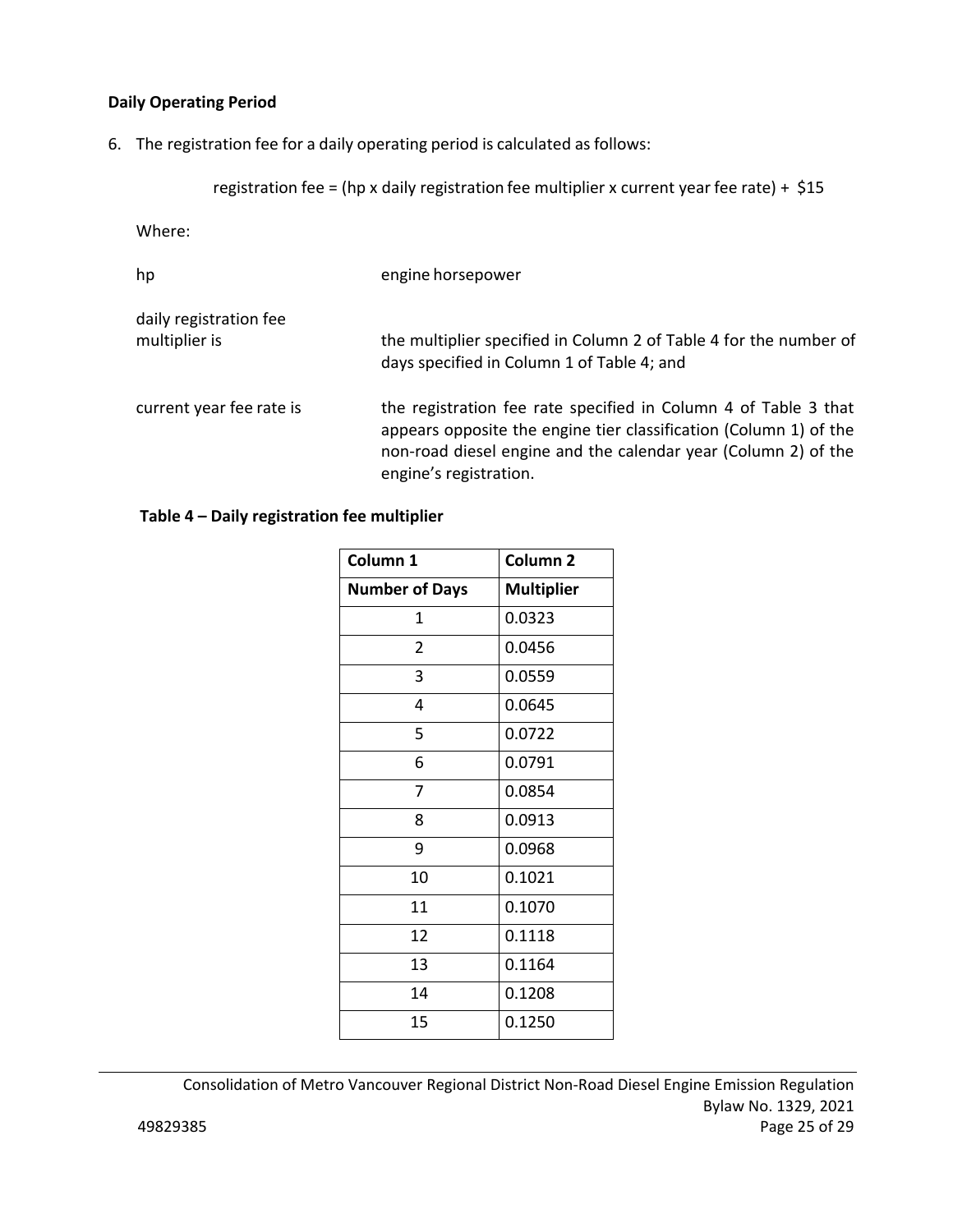## **Low‐Use Engine Operating Period**

- 7. Eligibility for a low-use engine operating period is subject to compliance with Part 5 Low-Use Engine Registration Requirements.
- 8. The registration fee for a low-use engine operating period is calculated as follows: registration fee = hp x prorated annual fee rate + \$15

4

Where:

| hp                          | engine horsepower                                                                                                                                                                                                                                                                     |
|-----------------------------|---------------------------------------------------------------------------------------------------------------------------------------------------------------------------------------------------------------------------------------------------------------------------------------|
| prorated annual fee rate is | [current year fee rate x D] + [next year fee rate x $(365-D)$ ]<br>365 days                                                                                                                                                                                                           |
| D is                        | the number of days calculated from the date of registration to<br>December 31;                                                                                                                                                                                                        |
| current year fee rate is    | the registration fee rate specified in Column 5 of Table 3 that<br>appears opposite the engine tier classification (Column 1) of the<br>non-road diesel engine and the calendar year (Column 2) of the<br>engine's registration; and                                                  |
| next year fee rate is       | the registration fee rate specified in Column 5 of Table 3 that<br>appears opposite the engine tier classification (Column 1) of the<br>non-road diesel engine and the calendar year (Column 2) that is<br>the calendar year after the calendar year of the engine's<br>registration. |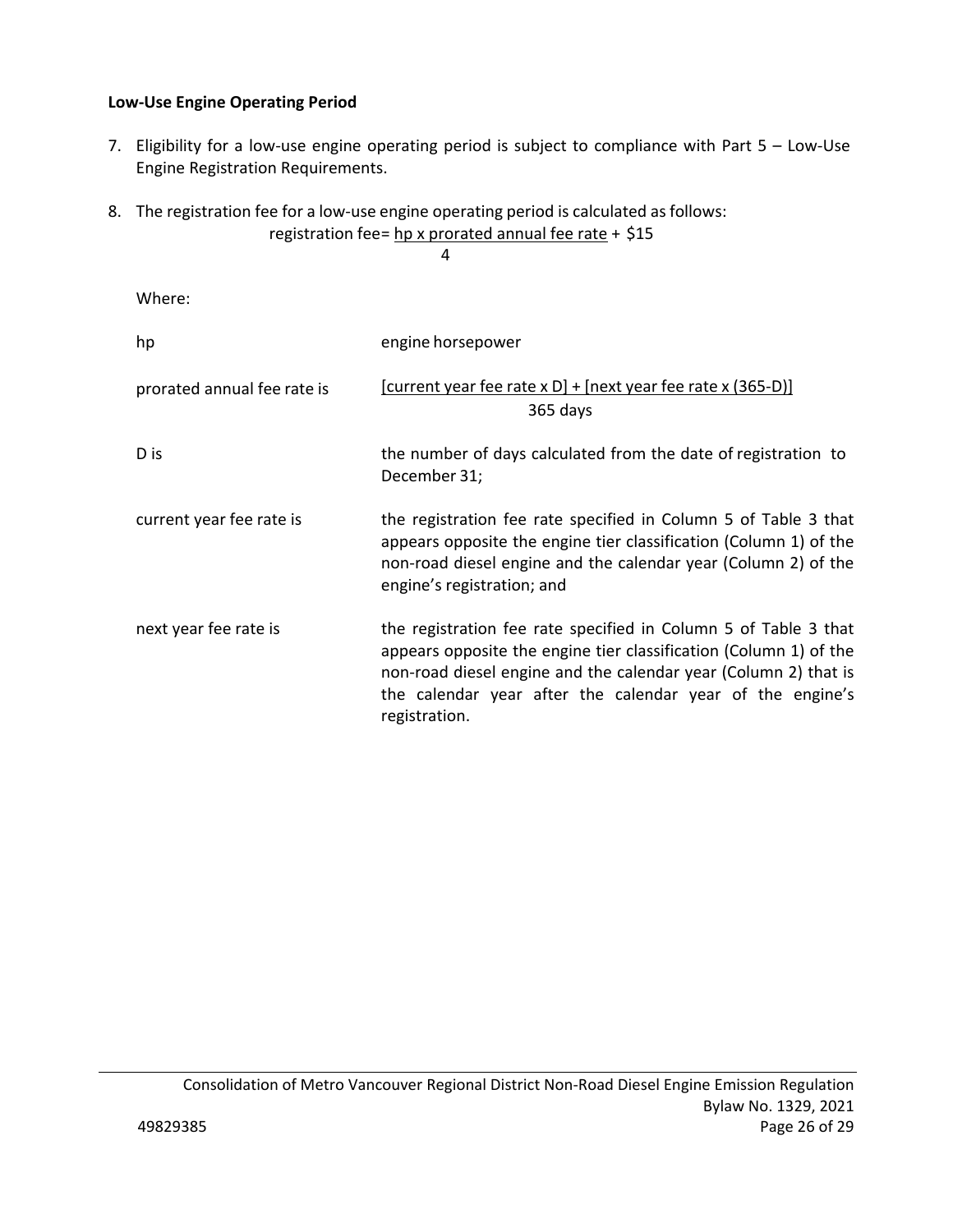### **Moderate‐Use Engine Operating Period**

- 9. Eligibility for a moderate-use engine operating period is subject to compliance with Part  $6 -$ Moderate‐Use Engine Registration Requirements.
- 10. The registration fee for a moderate‐use engine operating period is calculated as follows:

```
registration fee = hp x prorated annual fee rate x 0.6 + $15
```
Where:

| hp is                       | engine horsepower                                                                                                                                                                                                                                                                     |
|-----------------------------|---------------------------------------------------------------------------------------------------------------------------------------------------------------------------------------------------------------------------------------------------------------------------------------|
| prorated annual fee rate is | $[current$ year fee rate x D] + $[next$ year fee rate x (365-D)]<br>365 days                                                                                                                                                                                                          |
| D is                        | the number of days calculated from the date of registration to<br>December 31;                                                                                                                                                                                                        |
| current year fee rate is    | the registration fee rate specified in Column 5 of Table 3 that<br>appears opposite the engine tier classification (Column 1) of the<br>non-road diesel engine and the calendar year (Column 2) of the<br>engine's registration; and                                                  |
| next year fee rate is       | the registration fee rate specified in Column 5 of Table 3 that<br>appears opposite the engine tier classification (Column 1) of the<br>non-road diesel engine and the calendar year (Column 2) that is<br>the calendar year after the calendar year of the engine's<br>registration. |

## **Reduction in Registration Fee for Engine with Emission Reduction Measure**

*Replaced by Bylaw 1337, 2021* 

11. Until and including December 31, 2022, where a non-road diesel engine with an emission reduction measure qualifies for a reduction in the registration fee pursuant to sections 34 and 35 of the bylaw, the registration fee payable for a non‐road diesel engine with an emission reduction measure is calculated as follows:

registration fee = reduced fee rate  $x$  hp + \$15

Where:

reduced fee rate is the fee rate calculated in accordance with sections 11(a) or 11(b) of this Schedule 2, as appropriate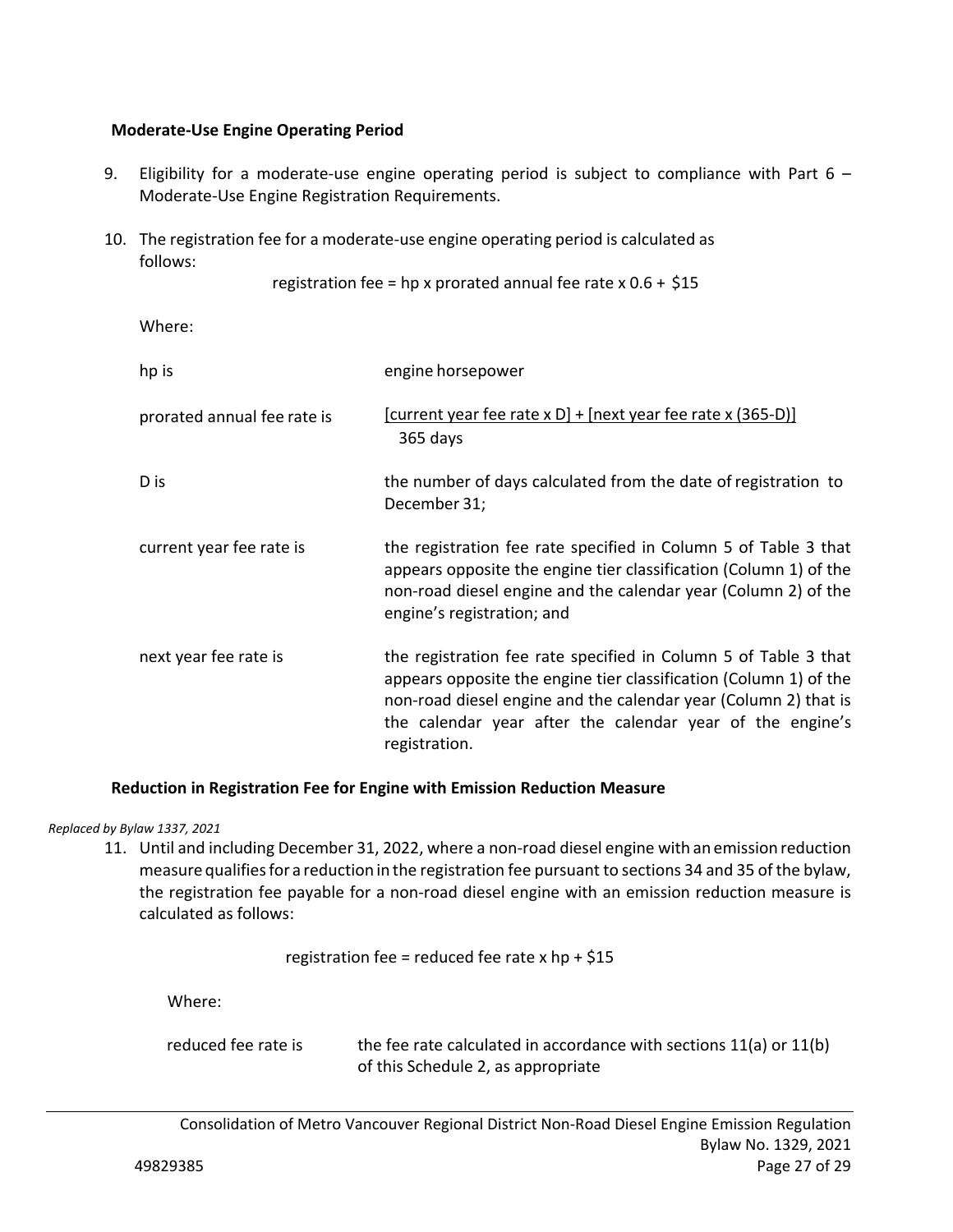hp is **helphaneled** is the engine horsepower

(a) The reduced fee rate for a Tier 0 non‐road diesel engine with an emission reduction measure that does not meet the emission standard of a Tier 1 non-road diesel engine is calculated as follows:

$$
reduced fee rate = T1 rate + \frac{\left[\frac{(100 - Y)}{100} \times T0 \text{ standard}\right] - T1 \text{ standard}}{T0 \text{ standard} - T1 \text{standard}} \times (T0 \text{ rate} - T1 \text{ rate})
$$

Where:

| Y is           | the percentage of reduction in the diesel particulate<br>matter emission rate as a result of the emission<br>reduction measure |
|----------------|--------------------------------------------------------------------------------------------------------------------------------|
| T0 rate is     | the fee rate for a Tier 0 non-road diesel engine without<br>an emission reduction measure, for the operating<br>period;        |
| T1 rate is     | the fee rate for a Tier 1 non-road diesel engine without<br>an emission reduction measure, for the operating<br>period;        |
| T0 standard is | the emission standard of a Tier 0 non-road diesel engine;<br>and                                                               |
| T1 standard is | the emission standard of a Tier 1 non-road diesel engine.                                                                      |

(b) The reduced fee rate for a Tier 0 or Tier 1 non‐road diesel engine with an emission reduction measure that meets the emission standard of a Tier 1 non‐road diesel engine but does not meet the emission standard of a Tier 2 non-road diesel engine is calculated as follows:

| reduced fee rate $=$ | $(100 - Y)$<br>$\sqrt{2} \times R$ $-$ T2 standard<br>100 I<br>$\times$ T1rate |
|----------------------|--------------------------------------------------------------------------------|
|                      | T1 standard – T2 standard                                                      |

Where:

 R is the emission standard for the engine tier classification applicable to the non‐road diesel engine without the emission reduction measure;